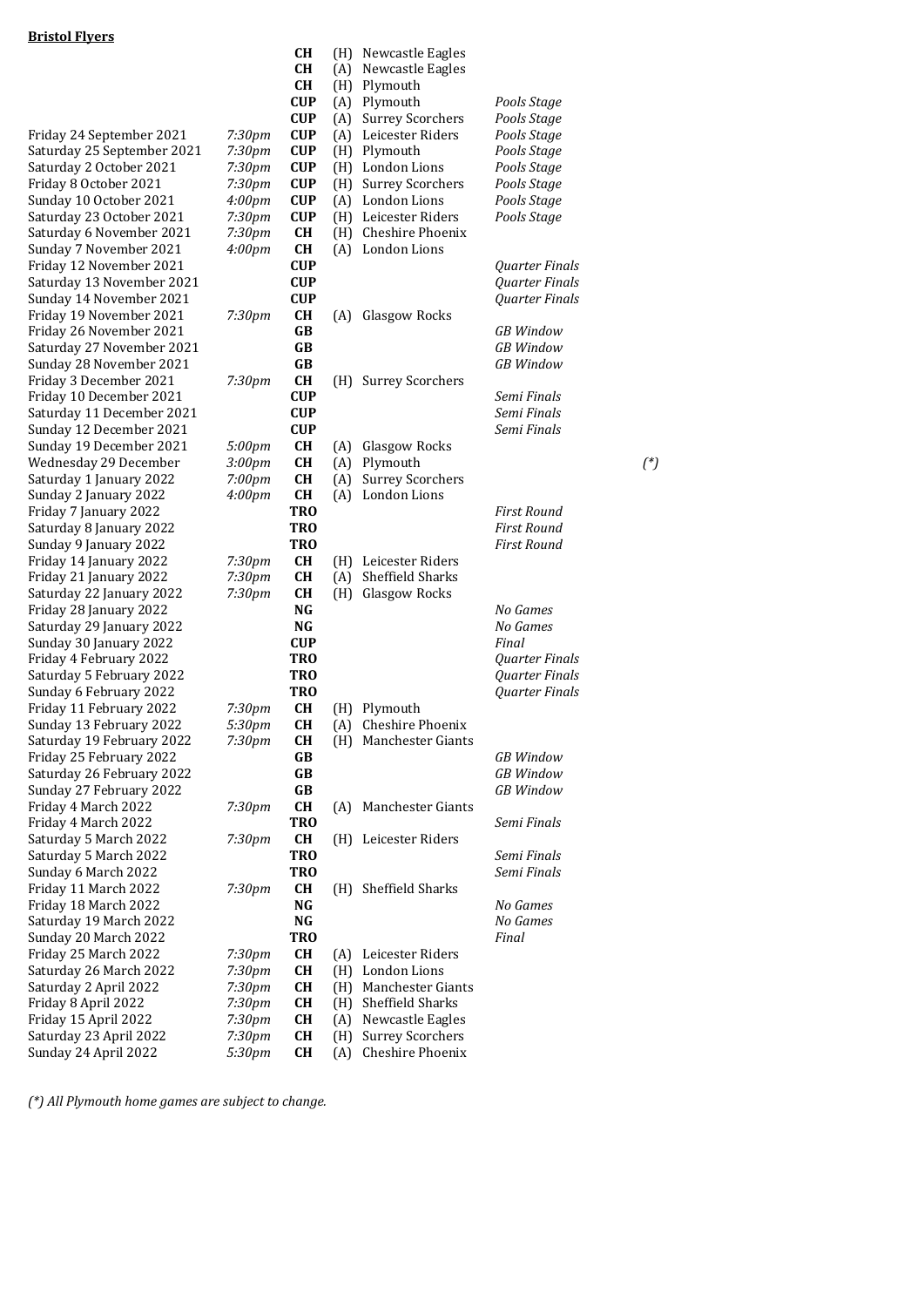| <b>Cheshire Phoenix</b>                          |                    |                        |     |                          |                       |        |
|--------------------------------------------------|--------------------|------------------------|-----|--------------------------|-----------------------|--------|
| Friday 24 September 2021                         | 7:30pm             | <b>CUP</b>             | (A) | Sheffield Sharks         | Pools Stage           |        |
| Sunday 26 September 2021                         | 5:30pm             | <b>CUP</b>             | (H) | <b>Manchester Giants</b> | Pools Stage           |        |
| Sunday 3 October 2021                            | 5:30pm             | <b>CUP</b>             | (H) | Glasgow Rocks            | Pools Stage           |        |
| Friday 8 October 2021                            | 7:30pm             | <b>CUP</b>             | (A) | Newcastle Eagles         | Pools Stage           |        |
| Sunday 10 October 2021                           | 5:30pm             | <b>CUP</b>             | (H) | Sheffield Sharks         | Pools Stage           |        |
| Friday 15 October 2021                           | 7:30pm             | <b>CUP</b>             | (A) | Manchester Giants        | Pools Stage           |        |
| Friday 22 October 2021                           | 7:30 <sub>pm</sub> | <b>CUP</b>             | (A) | Glasgow Rocks            | Pools Stage           |        |
| Sunday 24 October 2021                           | 5:30pm             | <b>CUP</b>             | (H) | Newcastle Eagles         | Pools Stage           |        |
| Sunday 31 October 2021                           | 5:30pm             | <b>CH</b>              | (H) | Manchester Giants        |                       |        |
| Saturday 6 November 2021                         | 7:30pm             | CH                     | (A) | <b>Bristol Flyers</b>    |                       |        |
| Friday 12 November 2021                          |                    | <b>CUP</b>             |     |                          | <b>Quarter Finals</b> |        |
| Saturday 13 November 2021                        |                    | <b>CUP</b>             |     |                          | Quarter Finals        |        |
| Sunday 14 November 2021                          |                    | <b>CUP</b>             |     |                          | Quarter Finals        |        |
| Friday 19 November 2021                          | 7:30pm             | <b>CH</b>              | (A) | Leicester Riders         |                       |        |
| Sunday 21 November 2021                          | 5:30pm             | CH                     | (H) | Sheffield Sharks         |                       |        |
| Friday 26 November 2021                          |                    | GB                     |     |                          | <b>GB</b> Window      |        |
| Saturday 27 November 2021                        |                    | GB                     |     |                          | <b>GB</b> Window      |        |
| Sunday 28 November 2021                          |                    | GB                     |     |                          | <b>GB</b> Window      |        |
| Friday 3 December 2021                           | 7:30pm             | CH                     | (A) | Manchester Giants        |                       |        |
| Sunday 5 December 2021                           | 5:30pm             | CH                     | (H) | Newcastle Eagles         |                       |        |
| Friday 10 December 2021                          |                    | <b>CUP</b>             |     |                          | Semi Finals           |        |
| Saturday 11 December 2021                        |                    | <b>CUP</b>             |     |                          | Semi Finals           |        |
| Sunday 12 December 2021                          |                    | <b>CUP</b>             |     |                          | Semi Finals           |        |
| Sunday 19 December 2021                          | 5:30pm             | CH                     | (H) | Plymouth                 |                       |        |
| Tuesday 28 December 2021                         | 7:30pm             | CH                     | (A) | Newcastle Eagles         |                       |        |
| Wednesday 29 December                            | 7:30pm             | CH                     | (A) | Manchester Giants        |                       |        |
| Sunday 2 January 2022                            | 5:00pm             | CH                     | (A) | Glasgow Rocks            |                       |        |
| Friday 7 January 2022                            |                    | <b>TRO</b>             |     |                          | <b>First Round</b>    |        |
| Saturday 8 January 2022                          |                    | <b>TRO</b>             |     |                          | <b>First Round</b>    |        |
| Sunday 9 January 2022                            |                    | <b>TRO</b>             |     |                          | <b>First Round</b>    |        |
| Friday 14 January 2022                           | 7:30pm             | CH                     | (A) | Sheffield Sharks         |                       |        |
| Sunday 16 January 2022                           | 5:30pm             | <b>CH</b>              | (H) | Glasgow Rocks            |                       |        |
| Friday 21 January 2022                           | $7:00$ pm          | <b>CH</b>              | (A) | <b>Surrey Scorchers</b>  |                       |        |
| Sunday 23 January 2022                           | 5:30pm             | CH                     | (H) | Leicester Riders         |                       |        |
| Friday 28 January 2022                           |                    | NG<br><b>NG</b>        |     |                          | No Games<br>No Games  |        |
| Saturday 29 January 2022                         |                    |                        |     |                          |                       |        |
| Sunday 30 January 2022                           |                    | <b>CUP</b>             |     |                          | Final                 |        |
| Friday 4 February 2022<br>Friday 4 February 2022 | 7:30pm             | CH<br><b>TRO</b>       |     | (A) London Lions         | Quarter Finals        |        |
| Saturday 5 February 2022                         |                    | <b>TRO</b>             |     |                          |                       |        |
| Sunday 6 February 2022                           |                    | <b>CH</b>              |     | (H) Plymouth             | Quarter Finals        |        |
| Sunday 6 February 2022                           | 5:30pm             |                        |     |                          | Quarter Finals        |        |
| Sunday 13 February 2022                          | 5:30pm             | TRO<br><b>CH</b>       |     | (H) Bristol Flyers       |                       |        |
| Saturday 19 February 2022                        | $7:00$ pm          | CH                     | (A) | <b>Surrey Scorchers</b>  |                       |        |
| Sunday 20 February 2022                          | 5:30pm             | <b>CH</b>              | (H) | Sheffield Sharks         |                       |        |
| Friday 25 February 2022                          |                    | GB                     |     |                          | <b>GB</b> Window      |        |
| Saturday 26 February 2022                        |                    | GB                     |     |                          | <b>GB</b> Window      |        |
| Sunday 27 February 2022                          |                    | GB                     |     |                          | <b>GB</b> Window      |        |
| Friday 4 March 2022                              |                    | <b>TRO</b>             |     |                          | Semi Finals           |        |
| Saturday 5 March 2022                            |                    | <b>TRO</b>             |     |                          | Semi Finals           |        |
| Sunday 6 March 2022                              |                    | <b>TRO</b>             |     |                          | Semi Finals           |        |
| Friday 11 March 2022                             | 7:30pm             | <b>CH</b>              | (A) | Leicester Riders         |                       |        |
| Sunday 13 March 2022                             | 5:30pm             | <b>CH</b>              |     | (H) London Lions         |                       |        |
| Friday 18 March 2022                             |                    | NG                     |     |                          | No Games              |        |
| Saturday 19 March 2022                           |                    | $\mathbf{N}\mathbf{G}$ |     |                          | No Games              |        |
| Sunday 20 March 2022                             |                    | <b>TRO</b>             |     |                          | Final                 |        |
| Sunday 27 March 2022                             | 5:30pm             | <b>CH</b>              | (H) | <b>Surrey Scorchers</b>  |                       |        |
| Friday 8 April 2022                              | 7:30pm             | CH                     | (A) | Newcastle Eagles         |                       |        |
| Sunday 10 April 2022                             | 5:30pm             | <b>CH</b>              | (H) | Glasgow Rocks            |                       |        |
| Sunday 17 April 2022                             | 3:00pm             | CH                     | (A) | Plymouth                 |                       | $(^*)$ |
| Friday 22 April 2022                             | 7:30pm             | CH                     | (A) | London Lions             |                       |        |
| Sunday 24 April 2022                             | 5:30pm             | <b>CH</b>              | (H) | <b>Bristol Flyers</b>    |                       |        |
|                                                  |                    |                        |     |                          |                       |        |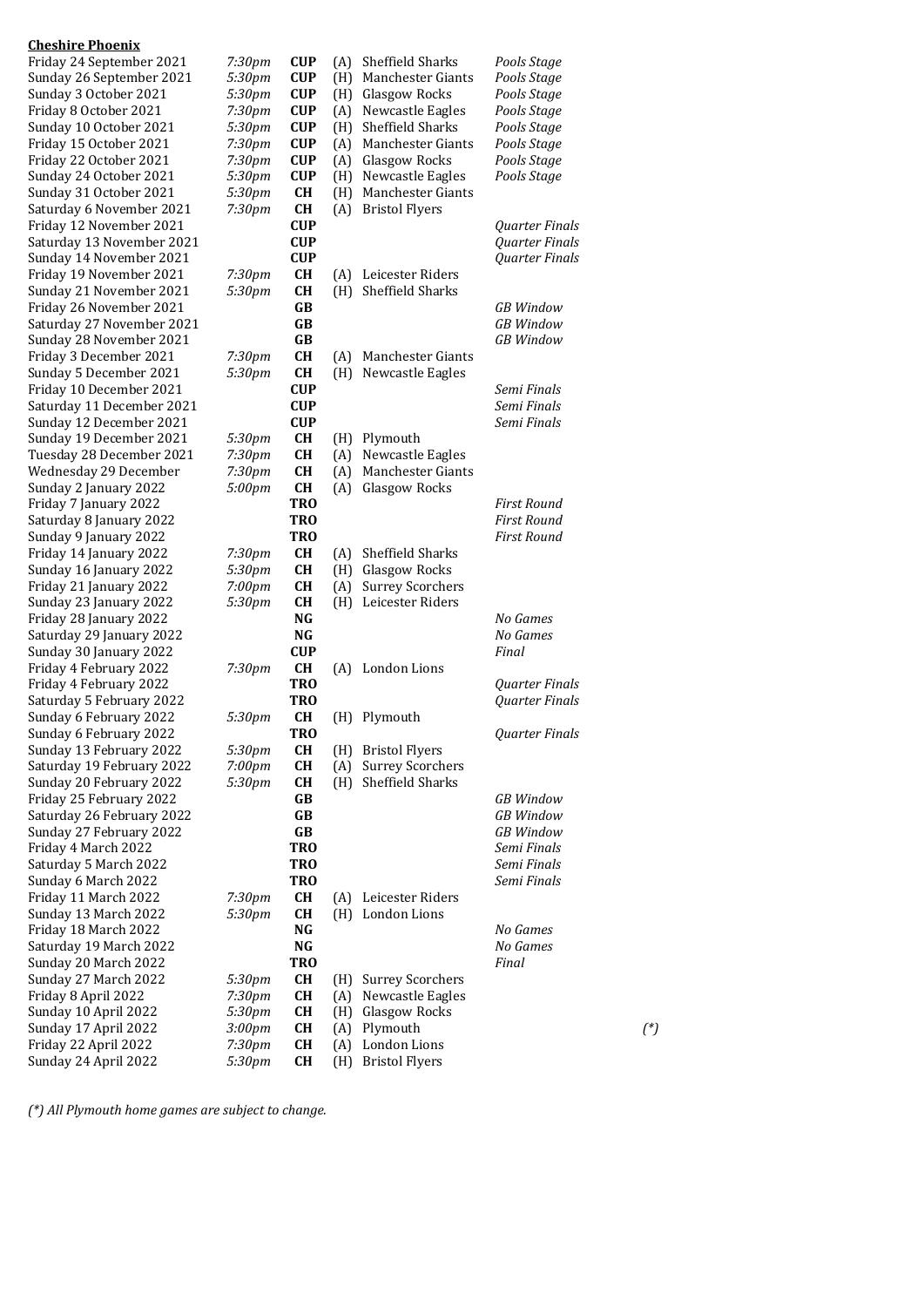#### **Glasgow Rocks**

|                                                    |                    | CH                     |            | (H) Newcastle Eagles                         |                       |          |
|----------------------------------------------------|--------------------|------------------------|------------|----------------------------------------------|-----------------------|----------|
| Friday 24 September 2021                           | 7:30pm             | <b>CUP</b>             | (A)        | Newcastle Eagles                             | Pools Stage           |          |
| Sunday 26 September 2021                           | 5:00pm             | <b>CUP</b>             | (H)        | Sheffield Sharks                             | Pools Stage           |          |
| Friday 1 October 2021                              | 7:30pm             | <b>CUP</b>             | (H)        | Manchester Giants                            | Pools Stage           |          |
| Sunday 3 October 2021                              | 5:30pm             | <b>CUP</b>             | (A)        | Cheshire Phoenix                             | Pools Stage           |          |
| Sunday 10 October 2021                             | 5:00pm             | <b>CUP</b>             | (A)        | Manchester Giants                            | Pools Stage           |          |
| Sunday 17 October 2021                             | 5:00pm             | <b>CUP</b>             | (H)        | Newcastle Eagles                             | Pools Stage           |          |
| Friday 22 October 2021                             | 7:30pm             | <b>CUP</b>             | (H)        | Cheshire Phoenix                             | Pools Stage           |          |
| Sunday 24 October 2021                             | 3:00pm             | <b>CUP</b>             | (A)        | Sheffield Sharks                             | Pools Stage           |          |
| Sunday 31 October 2021<br>Sunday 7 November 2021   | 5:00pm<br>5:00pm   | <b>CH</b><br>CH        | (A)        | (H) London Lions<br>Manchester Giants        |                       |          |
| Friday 12 November 2021                            |                    | <b>CUP</b>             |            |                                              | Quarter Finals        |          |
| Saturday 13 November 2021                          |                    | <b>CUP</b>             |            |                                              | Quarter Finals        |          |
| Sunday 14 November 2021                            |                    | <b>CUP</b>             |            |                                              | Quarter Finals        |          |
| Friday 19 November 2021                            | 7:30pm             | <b>CH</b>              | (H)        | <b>Bristol Flyers</b>                        |                       |          |
| Sunday 21 November 2021                            | 5:00pm             | <b>CH</b>              | (H)        | Plymouth                                     |                       |          |
| Friday 26 November 2021                            |                    | GB                     |            |                                              | <b>GB</b> Window      |          |
| Saturday 27 November 2021                          |                    | GB                     |            |                                              | <b>GB</b> Window      |          |
| Sunday 28 November 2021                            |                    | GB                     |            |                                              | <b>GB</b> Window      |          |
| Friday 3 December 2021                             | 7:30 <sub>pm</sub> | <b>CH</b>              | (A)        | Leicester Riders                             |                       |          |
| Saturday 4 December 2021                           | 7:00pm             | <b>CH</b>              | (A)        | <b>Surrey Scorchers</b>                      |                       |          |
| Friday 10 December 2021                            |                    | <b>CUP</b>             |            |                                              | Semi Finals           |          |
| Saturday 11 December 2021                          |                    | <b>CUP</b>             |            |                                              | Semi Finals           |          |
| Sunday 12 December 2021                            |                    | <b>CUP</b>             |            |                                              | Semi Finals           |          |
| Friday 17 December 2021                            | 7:30pm             | <b>CH</b>              | (H)        | <b>Surrey Scorchers</b>                      |                       |          |
| Sunday 19 December 2021<br>Wednesday 29 December   | 5:00pm<br>3:00pm   | <b>CH</b><br><b>CH</b> | (H)        | (H) Bristol Flyers<br>Sheffield Sharks       |                       |          |
| Sunday 2 January 2022                              | 5:00pm             | <b>CH</b>              | (H)        | Cheshire Phoenix                             |                       |          |
| Friday 7 January 2022                              |                    | <b>TRO</b>             |            |                                              | <b>First Round</b>    |          |
| Saturday 8 January 2022                            |                    | <b>TRO</b>             |            |                                              | <b>First Round</b>    |          |
| Sunday 9 January 2022                              |                    | <b>TRO</b>             |            |                                              | First Round           |          |
| Sunday 16 January 2022                             | 5:30pm             | <b>CH</b>              | (A)        | Cheshire Phoenix                             |                       |          |
| Saturday 22 January 2022                           | 7:30pm             | <b>CH</b>              | (A)        | <b>Bristol Flyers</b>                        |                       |          |
| Sunday 23 January 2022                             | 3:00 <sub>pm</sub> | <b>CH</b>              | (A)        | Plymouth                                     |                       | $({}^*)$ |
| Friday 28 January 2022                             |                    | NG                     |            |                                              | No Games              |          |
| Saturday 29 January 2022                           |                    | NG                     |            |                                              | No Games              |          |
| Sunday 30 January 2022                             |                    | <b>CUP</b>             |            |                                              | Final                 |          |
| Friday 4 February 2022                             |                    | <b>TRO</b>             |            |                                              | Quarter Finals        |          |
| Saturday 5 February 2022                           |                    | <b>TRO</b>             |            |                                              | Quarter Finals        |          |
| Sunday 6 February 2022                             | 5:00pm             | <b>CH</b>              | (H)        | Leicester Riders                             |                       |          |
| Sunday 6 February 2022                             |                    | <b>TRO</b>             |            |                                              | <b>Quarter Finals</b> |          |
| Friday 11 February 2022<br>Friday 18 February 2022 | 7:30pm<br>7:30pm   | <b>CH</b><br>CH        |            | (A) Sheffield Sharks<br>(A) Newcastle Eagles |                       |          |
| Friday 25 February 2022                            |                    | GВ                     |            |                                              | <b>GB</b> Window      |          |
| Saturday 26 February 2022                          |                    | GB                     |            |                                              | <b>GB</b> Window      |          |
| Sunday 27 February 2022                            |                    | $\mathbf G\mathbf B$   |            |                                              | <b>GB</b> Window      |          |
| Friday 4 March 2022                                |                    | <b>TRO</b>             |            |                                              | Semi Finals           |          |
| Saturday 5 March 2022                              |                    | <b>TRO</b>             |            |                                              | Semi Finals           |          |
| Sunday 6 March 2022                                | 5:00pm             | <b>CH</b>              |            | (H) London Lions                             |                       |          |
| Sunday 6 March 2022                                |                    | <b>TRO</b>             |            |                                              | Semi Finals           |          |
| Sunday 13 March 2022                               | 5:00pm             | <b>CH</b>              |            | (H) Plymouth                                 |                       |          |
| Friday 18 March 2022                               |                    | $\mathbf{N}\mathbf{G}$ |            |                                              | No Games              |          |
| Saturday 19 March 2022                             |                    | $\mathbf{N}\mathbf{G}$ |            |                                              | No Games              |          |
| Sunday 20 March 2022                               |                    | <b>TRO</b>             |            |                                              | Final                 |          |
| Friday 25 March 2022                               | 7:30 <sub>pm</sub> | <b>CH</b>              | (A)        | London Lions                                 |                       |          |
| Sunday 27 March 2022                               | 5:00pm             | <b>CH</b>              | (H)        | Manchester Giants                            |                       |          |
| Saturday 2 April 2022                              | 7:00pm             | <b>CH</b>              | (A)        | <b>Surrey Scorchers</b>                      |                       |          |
| Sunday 10 April 2022<br>Sunday 17 April 2022       | 5:30pm             | <b>CH</b>              | (A)        | Cheshire Phoenix<br>Sheffield Sharks         |                       |          |
| Monday 18 April 2022                               | 3:00pm<br>7:30pm   | <b>CH</b><br><b>CH</b> | (A)<br>(A) | Manchester Giants                            |                       |          |
| Friday 22 April 2022                               | 7:30pm             | <b>CH</b>              | (A)        | Newcastle Eagles                             |                       |          |
| Sunday 24 April 2022                               | 5:00pm             | CН                     |            | (H) Leicester Riders                         |                       |          |
|                                                    |                    |                        |            |                                              |                       |          |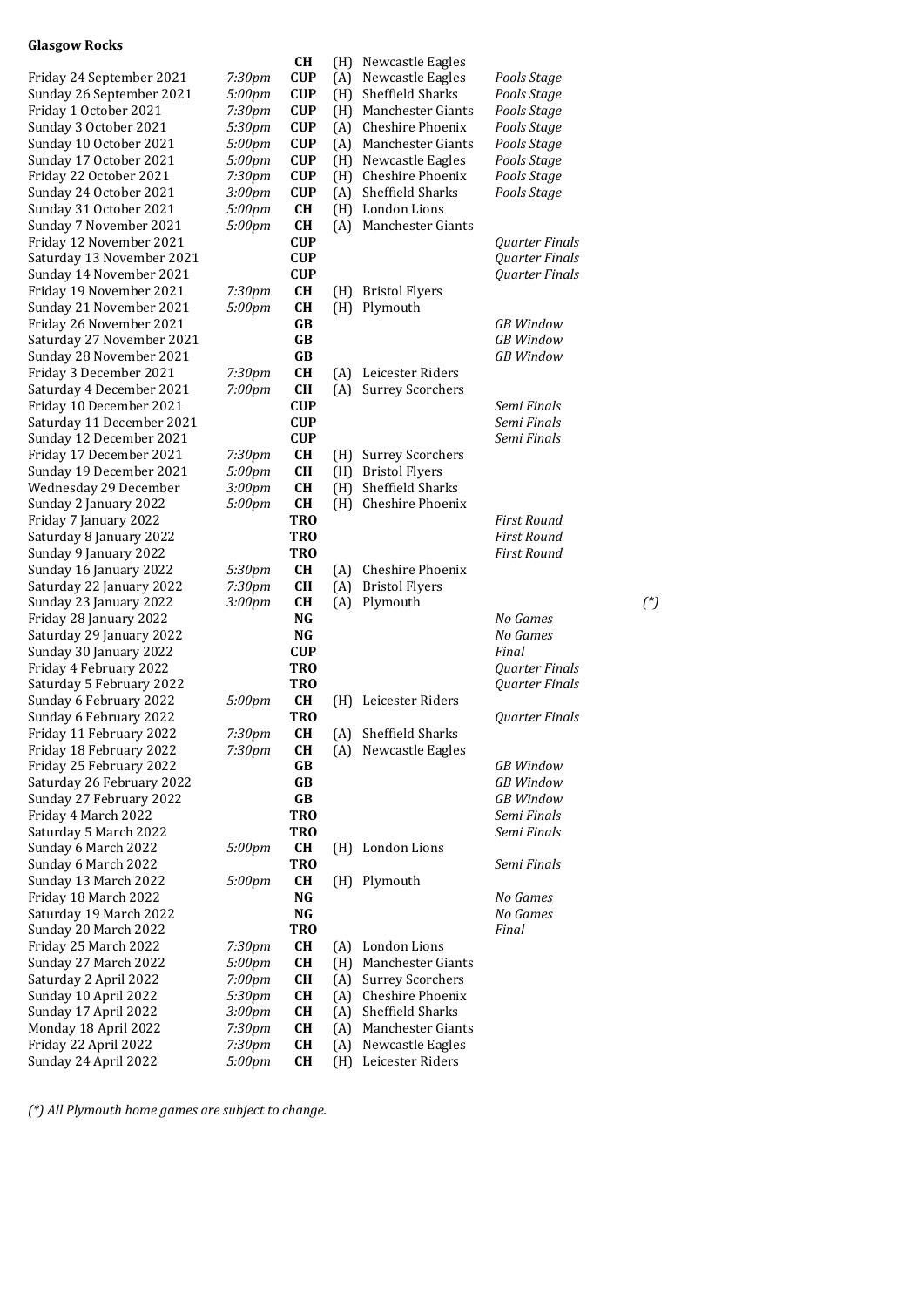# **Leicester Riders**

|                           |                    | <b>CUP</b> | (A) | London Lions            | Pools Stage           |          |
|---------------------------|--------------------|------------|-----|-------------------------|-----------------------|----------|
| Friday 24 September 2021  | 7:30pm             | <b>CUP</b> | (H) | <b>Bristol Flyers</b>   | Pools Stage           |          |
| Sunday 26 September 2021  | 5:00pm             | <b>CUP</b> | (H) | <b>Surrey Scorchers</b> | Pools Stage           |          |
| Sunday 3 October 2021     | 3:00pm             | <b>CUP</b> | (A) | Plymouth                | Pools Stage           | $({}^*)$ |
| Saturday 16 October 2021  | 7:00pm             | <b>CUP</b> | (A) | <b>Surrey Scorchers</b> | Pools Stage           |          |
| Wednesday 20 October 2021 | 7:30pm             | <b>CUP</b> | (H) | London Lions            | Pools Stage           |          |
| Saturday 23 October 2021  | 7:30pm             | <b>CUP</b> | (A) | <b>Bristol Flyers</b>   | Pools Stage           |          |
| Sunday 24 October 2021    | 5:00pm             | <b>CUP</b> | (H) | Plymouth                | Pools Stage           |          |
| Friday 29 October 2021    | 7:30pm             | CH         | (H) | Newcastle Eagles        |                       |          |
| Sunday 31 October 2021    | 3:00pm             | <b>CH</b>  | (A) | Plymouth                |                       | $({}^*)$ |
| Sunday 7 November 2021    | 5:00pm             | CH         | (H) | <b>Surrey Scorchers</b> |                       |          |
| Friday 12 November 2021   |                    | <b>CUP</b> |     |                         | Quarter Finals        |          |
| Saturday 13 November 2021 |                    | <b>CUP</b> |     |                         | <b>Ouarter Finals</b> |          |
| Sunday 14 November 2021   |                    | <b>CUP</b> |     |                         | Quarter Finals        |          |
| Friday 19 November 2021   | 7:30pm             | <b>CH</b>  | (H) | Cheshire Phoenix        |                       |          |
| Sunday 21 November 2021   | 4:00 <sub>pm</sub> | <b>CH</b>  | (A) | London Lions            |                       |          |
| Friday 26 November 2021   |                    | GB         |     |                         | <b>GB</b> Window      |          |
| Saturday 27 November 2021 |                    | GB         |     |                         | <b>GB</b> Window      |          |
| Sunday 28 November 2021   | 3:00 <sub>pm</sub> | <b>CH</b>  | (A) | Sheffield Sharks        |                       |          |
| Sunday 28 November 2021   |                    | GB         |     |                         | <b>GB</b> Window      |          |
| Friday 3 December 2021    | 7:30 <sub>pm</sub> | <b>CH</b>  | (H) | Glasgow Rocks           |                       |          |
| Friday 10 December 2021   |                    | <b>CUP</b> |     |                         | Semi Finals           |          |
| Saturday 11 December 2021 |                    | <b>CUP</b> |     |                         | Semi Finals           |          |
| Sunday 12 December 2021   |                    | <b>CUP</b> |     |                         | Semi Finals           |          |
| Friday 17 December 2021   | 7:30pm             | <b>CH</b>  | (H) | Newcastle Eagles        |                       |          |
| Sunday 19 December 2021   | 2:00pm             | CH         | (A) | <b>Surrey Scorchers</b> |                       |          |
| Monday 27 December 2021   | 7:30pm             | <b>CH</b>  | (H) | Plymouth                |                       |          |
| Thursday 30 December 2021 | 7:30pm             | CH         | (H) | London Lions            |                       |          |
| Sunday 2 January 2022     | 3:00pm             | CH         | (A) | Sheffield Sharks        |                       |          |
| Friday 7 January 2022     |                    | <b>TRO</b> |     |                         | <b>First Round</b>    |          |
| Saturday 8 January 2022   |                    | <b>TRO</b> |     |                         | <b>First Round</b>    |          |
| Sunday 9 January 2022     |                    | <b>TRO</b> |     |                         | First Round           |          |
| Friday 14 January 2022    | 7:30 <sub>pm</sub> | <b>CH</b>  | (A) | <b>Bristol Flyers</b>   |                       |          |
| Sunday 23 January 2022    | 5:30pm             | CH         | (A) | Cheshire Phoenix        |                       |          |
| Friday 28 January 2022    |                    | NG         |     |                         | No Games              |          |
| Saturday 29 January 2022  |                    | NG         |     |                         | No Games              |          |
| Sunday 30 January 2022    |                    | <b>CUP</b> |     |                         | Final                 |          |
| Friday 4 February 2022    |                    | <b>TRO</b> |     |                         | <b>Quarter Finals</b> |          |
| Saturday 5 February 2022  |                    | <b>TRO</b> |     |                         | <b>Quarter Finals</b> |          |
| Sunday 6 February 2022    | 5:00pm             | <b>CH</b>  | (A) | Glasgow Rocks           |                       |          |
| Sunday 6 February 2022    |                    | <b>TRO</b> |     |                         | Quarter Finals        |          |
| Friday 11 February 2022   | 7:30pm             | <b>CH</b>  |     | (H) Manchester Giants   |                       |          |
| Sunday 13 February 2022   | 4:00pm             | CH         |     | (A) London Lions        |                       |          |
| Friday 18 February 2022   | 7:30 <sub>pm</sub> | <b>CH</b>  |     | (H) Sheffield Sharks    |                       |          |
| Friday 25 February 2022   |                    | GB         |     |                         | <b>GB</b> Window      |          |
| Saturday 26 February 2022 |                    | GB         |     |                         | <b>GB</b> Window      |          |
| Sunday 27 February 2022   |                    | GB         |     |                         | <b>GB</b> Window      |          |
| Friday 4 March 2022       |                    | <b>TRO</b> |     |                         | Semi Finals           |          |
| Saturday 5 March 2022     | 7:30pm             | <b>CH</b>  | (A) | <b>Bristol Flyers</b>   |                       |          |
| Saturday 5 March 2022     |                    | <b>TRO</b> |     |                         | Semi Finals           |          |
| Sunday 6 March 2022       |                    | <b>TRO</b> |     |                         | Semi Finals           |          |
| Friday 11 March 2022      | 7:30pm             | <b>CH</b>  | (H) | Cheshire Phoenix        |                       |          |
| Sunday 13 March 2022      | 5:00pm             | <b>CH</b>  | (A) | Manchester Giants       |                       |          |
| Friday 18 March 2022      |                    | NG         |     |                         | No Games              |          |
| Saturday 19 March 2022    |                    | $\bf NG$   |     |                         | No Games              |          |
| Sunday 20 March 2022      |                    | <b>TRO</b> |     |                         | Final                 |          |
| Friday 25 March 2022      | 7:30pm             | CH         | (H) | <b>Bristol Flyers</b>   |                       |          |
| Friday 1 April 2022       | 7:30pm             | CH         | (A) | Newcastle Eagles        |                       |          |
| Friday 8 April 2022       | 7:30pm             | CH         | (H) | Manchester Giants       |                       |          |
| Friday 15 April 2022      | $7:00$ pm          | <b>CH</b>  | (A) | <b>Surrey Scorchers</b> |                       |          |
| Friday 22 April 2022      | 7:30pm             | CH         | (H) | Plymouth                |                       | $(^*)$   |
| Sunday 24 April 2022      | 5:00pm             | <b>CH</b>  | (A) | <b>Glasgow Rocks</b>    |                       |          |
|                           |                    |            |     |                         |                       |          |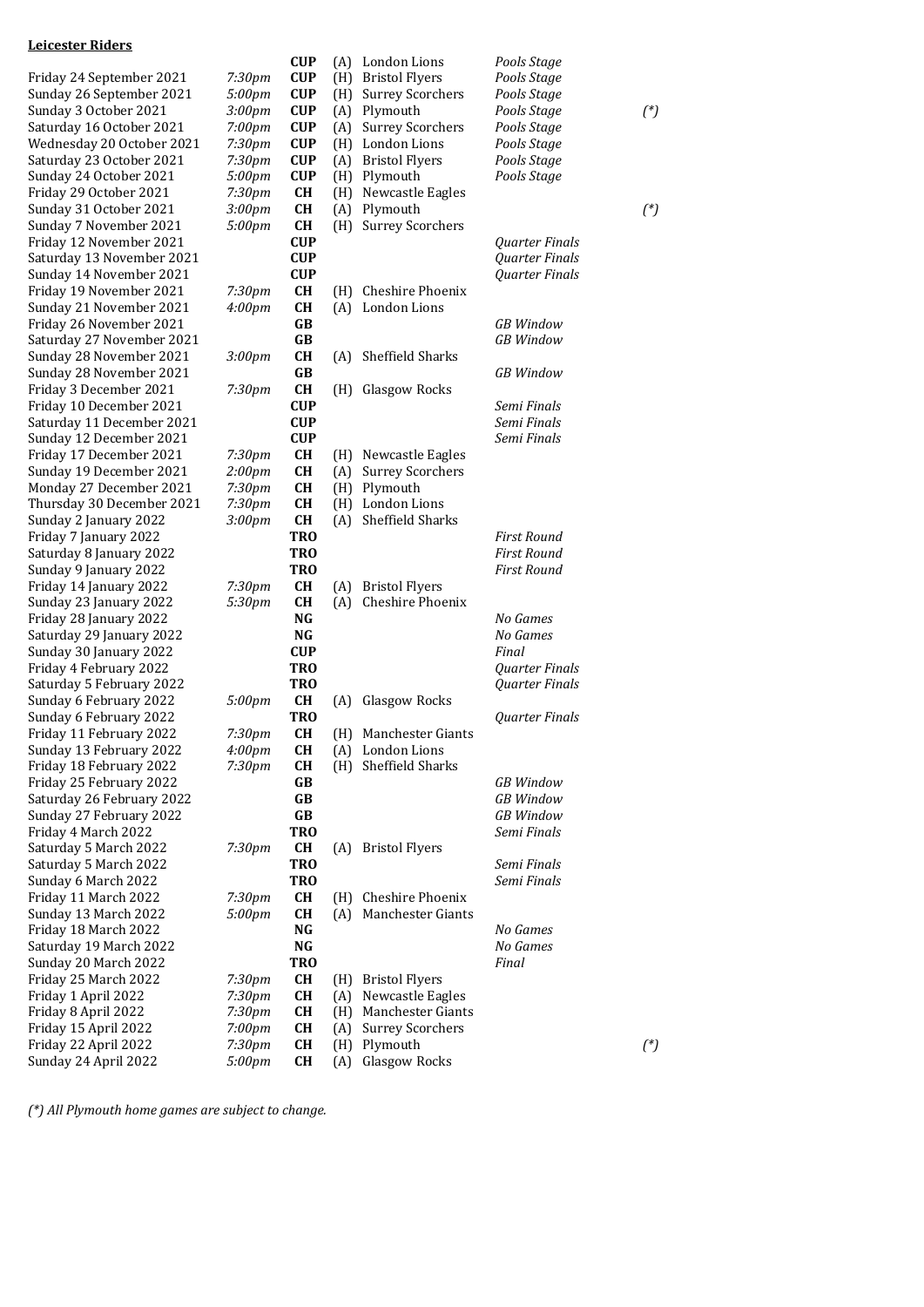## **London Lions**

|                           |                    | <b>CH</b>       | (A) | <b>Surrey Scorchers</b>  |                       |          |
|---------------------------|--------------------|-----------------|-----|--------------------------|-----------------------|----------|
|                           |                    | <b>CUP</b>      | (H) | Leicester Riders         | Pools Stage           |          |
| Friday 24 September 2021  | 7:00pm             | <b>CUP</b>      | (A) | <b>Surrey Scorchers</b>  | Pools Stage           |          |
| Sunday 26 September 2021  | 4:00 <sub>pm</sub> | <b>CUP</b>      | (H) | Plymouth                 | Pools Stage           |          |
| Saturday 2 October 2021   | 7:30pm             | <b>CUP</b>      | (A) | <b>Bristol Flyers</b>    | Pools Stage           |          |
| Sunday 10 October 2021    | 4:00 <sub>pm</sub> | <b>CUP</b>      | (H) | <b>Bristol Flyers</b>    | Pools Stage           |          |
| Sunday 17 October 2021    | 3:00 <sub>pm</sub> | <b>CUP</b>      | (A) | Plymouth                 | Pools Stage           | $({}^*)$ |
| Wednesday 20 October 2021 | 7:30pm             | <b>CUP</b>      | (A) | Leicester Riders         | Pools Stage           |          |
| Sunday 24 October 2021    | 4:00 <sub>pm</sub> | <b>CUP</b>      | (H) | <b>Surrey Scorchers</b>  | Pools Stage           |          |
| Sunday 31 October 2021    | 5:00pm             | <b>CH</b>       | (A) | Glasgow Rocks            |                       |          |
| Friday 5 November 2021    | 7:30pm             | <b>CH</b>       | (H) | Plymouth                 |                       |          |
| Sunday 7 November 2021    | 4:00 <sub>pm</sub> | <b>CH</b>       | (H) | <b>Bristol Flyers</b>    |                       |          |
| Friday 12 November 2021   |                    | <b>CUP</b>      |     |                          | Quarter Finals        |          |
| Saturday 13 November 2021 |                    | <b>CUP</b>      |     |                          | Quarter Finals        |          |
| Sunday 14 November 2021   |                    | <b>CUP</b>      |     |                          | Quarter Finals        |          |
| Saturday 20 November 2021 | 7:00pm             | <b>CH</b>       | (A) | <b>Surrey Scorchers</b>  |                       |          |
| Sunday 21 November 2021   | 4:00 <sub>pm</sub> | <b>CH</b>       |     | (H) Leicester Riders     |                       |          |
| Friday 26 November 2021   |                    | GB              |     |                          | <b>GB</b> Window      |          |
| Saturday 27 November 2021 |                    | GB              |     |                          | <b>GB</b> Window      |          |
| Sunday 28 November 2021   |                    | GB              |     |                          | <b>GB</b> Window      |          |
| Sunday 5 December 2021    |                    | <b>CH</b>       |     | (H) Manchester Giants    |                       |          |
|                           | 4:00 <sub>pm</sub> |                 |     |                          | Semi Finals           |          |
| Friday 10 December 2021   |                    | <b>CUP</b>      |     |                          |                       |          |
| Saturday 11 December 2021 |                    | <b>CUP</b>      |     |                          | Semi Finals           |          |
| Sunday 12 December 2021   |                    | <b>CUP</b>      |     |                          | Semi Finals           |          |
| Sunday 19 December 2021   | 4:00 <sub>pm</sub> | <b>CH</b>       | (H) | Sheffield Sharks         |                       |          |
| Wednesday 29 December     | 7:30 <sub>pm</sub> | <b>CH</b>       | (H) | <b>Surrey Scorchers</b>  |                       |          |
| Thursday 30 December 2021 | 7:30pm             | <b>CH</b>       | (A) | Leicester Riders         |                       |          |
| Sunday 2 January 2022     | 4:00 <sub>pm</sub> | <b>CH</b>       |     | (H) Bristol Flyers       |                       |          |
| Friday 7 January 2022     |                    | <b>TRO</b>      |     |                          | <b>First Round</b>    |          |
| Saturday 8 January 2022   |                    | <b>TRO</b>      |     |                          | <b>First Round</b>    |          |
| Sunday 9 January 2022     |                    | <b>TRO</b>      |     |                          | <b>First Round</b>    |          |
| Friday 14 January 2022    | 7:30pm             | <b>CH</b>       |     | (A) Newcastle Eagles     |                       |          |
| Friday 28 January 2022    |                    | NG              |     |                          | No Games              |          |
| Saturday 29 January 2022  |                    | <b>NG</b>       |     |                          | No Games              |          |
| Sunday 30 January 2022    |                    | <b>CUP</b>      |     |                          | Final                 |          |
| Friday 4 February 2022    | 7:30pm             | <b>CH</b>       |     | (H) Cheshire Phoenix     |                       |          |
| Friday 4 February 2022    |                    | <b>TRO</b>      |     |                          | Quarter Finals        |          |
| Saturday 5 February 2022  |                    | <b>TRO</b>      |     |                          | Quarter Finals        |          |
| Sunday 6 February 2022    | 5:00pm             | <b>CH</b>       | (A) | <b>Manchester Giants</b> |                       |          |
| Sunday 6 February 2022    |                    | <b>TRO</b>      |     |                          | <b>Quarter Finals</b> |          |
| Sunday 13 February 2022   | 4:00 <sub>pm</sub> | <b>CH</b>       |     | (H) Leicester Riders     |                       |          |
| Sunday 20 February 2022   | 4:00 <sub>pm</sub> | <b>CH</b>       |     | (H) Newcastle Eagles     |                       |          |
| Friday 25 February 2022   |                    | GB              |     |                          | GB Window             |          |
| Saturday 26 February 2022 |                    | GB              |     |                          | <b>GB</b> Window      |          |
| Sunday 27 February 2022   | 3:00pm             | CH              |     | (A) Plymouth             |                       | $({}^*)$ |
| Sunday 27 February 2022   |                    | GB              |     |                          | <b>GB</b> Window      |          |
| Friday 4 March 2022       |                    | TR <sub>0</sub> |     |                          | Semi Finals           |          |
| Saturday 5 March 2022     |                    | <b>TRO</b>      |     |                          | Semi Finals           |          |
| Sunday 6 March 2022       | 5:00pm             | <b>CH</b>       | (A) | Glasgow Rocks            |                       |          |
| Sunday 6 March 2022       |                    | <b>TRO</b>      |     |                          | Semi Finals           |          |
| Sunday 13 March 2022      | 5:30pm             | CН              | (A) | Cheshire Phoenix         |                       |          |
| Friday 18 March 2022      |                    | NG              |     |                          | No Games              |          |
| Saturday 19 March 2022    |                    | NG              |     |                          | No Games              |          |
| Sunday 20 March 2022      |                    | <b>TRO</b>      |     |                          |                       |          |
|                           |                    |                 |     |                          | Final                 |          |
| Friday 25 March 2022      | 7:30pm             | <b>CH</b>       | (H) | Glasgow Rocks            |                       |          |
| Saturday 26 March 2022    | 7:30pm             | <b>CH</b>       | (A) | <b>Bristol Flyers</b>    |                       |          |
| Wednesday 30 March 2022   | 7:30pm             | <b>CH</b>       | (H) | Newcastle Eagles         |                       |          |
| Sunday 3 April 2022       | 4:00 <sub>pm</sub> | <b>CH</b>       | (H) | Sheffield Sharks         |                       |          |
| Friday 8 April 2022       | 7:30pm             | <b>CH</b>       | (A) | Plymouth                 |                       | $(^*)$   |
| Friday 15 April 2022      | 7:30pm             | <b>CH</b>       | (A) | Sheffield Sharks         |                       |          |
| Friday 22 April 2022      | 7:30pm             | <b>CH</b>       | (H) | Cheshire Phoenix         |                       |          |
| Sunday 24 April 2022      | 5:00pm             | <b>CH</b>       | (A) | Manchester Giants        |                       |          |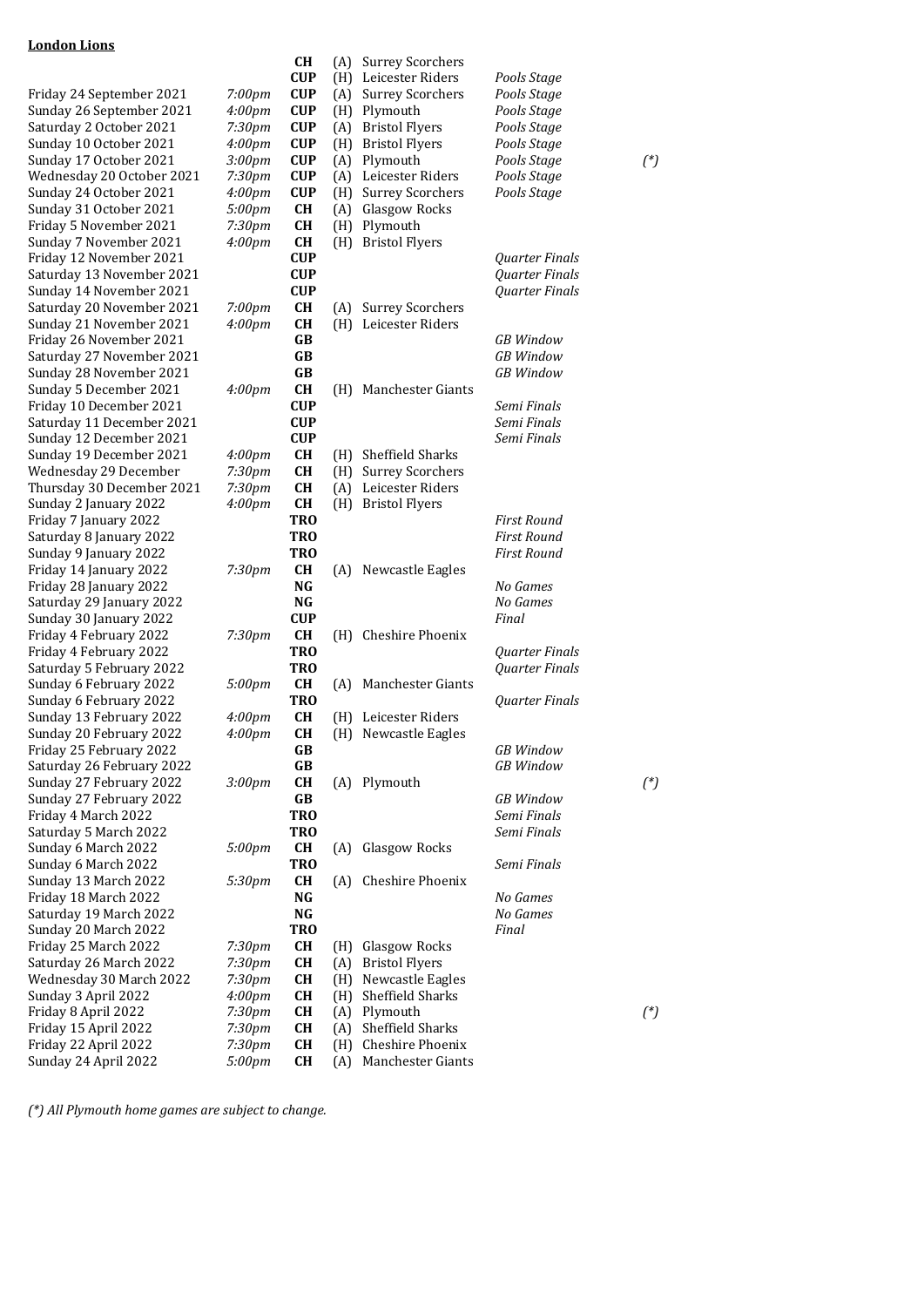#### **Manchester Giants**

|                                              |                    | CН,                    | (H) | Sheffield Shai        |
|----------------------------------------------|--------------------|------------------------|-----|-----------------------|
| Sunday 26 September 2021                     | 5:30pm             | <b>CUP</b>             | (A) | Cheshire Pho          |
| Friday 1 October 2021                        | 7:30pm             | CUP                    | (A) | Glasgow Rocl          |
| Sunday 3 October 2021                        | 5:00pm             | CUP                    | (H) | Newcastle Ea          |
| Friday 8 October 2021                        | 7:30pm             | CUP                    | (A) | Sheffield Shar        |
| Sunday 10 October 2021                       | 5:00pm             | CUP                    | (H) | Glasgow Rocl          |
| Friday 15 October 2021                       | 7:30pm             | <b>CUP</b>             | (H) | Cheshire Pho          |
| Sunday 17 October 2021                       | 5:00pm             | CUP                    | (H) | Sheffield Shar        |
| Friday 22 October 2021                       | 7:30pm             | CUP                    | (A) | Newcastle Ea          |
| Friday 29 October 2021                       | 7:30 <sub>pm</sub> | <b>CH</b>              | (A) | Sheffield Shar        |
| Sunday 31 October 2021                       | 5:30pm             | CН                     | (A) | Cheshire Pho          |
| Sunday 7 November 2021                       | 5:00pm             | CН                     | (H) | Glasgow Rocl          |
| Friday 12 November 2021                      |                    | CUP                    |     |                       |
| Saturday 13 November 2021                    |                    | CUP                    |     |                       |
| Sunday 14 November 2021                      |                    | CUP                    |     |                       |
| Friday 26 November 2021                      |                    | GB                     |     |                       |
| Saturday 27 November 2021                    |                    | <b>GB</b>              |     |                       |
| Sunday 28 November 2021                      |                    | GB                     |     |                       |
| Friday 3 December 2021                       | 7:30pm             | CН                     | (H) | Cheshire Pho          |
| Sunday 5 December 2021                       | 4:00 <sub>pm</sub> | CН                     | (A) | London Lions          |
| Friday 10 December 2021                      |                    | <b>CUP</b>             |     |                       |
| Saturday 11 December 2021                    |                    | CUP                    |     |                       |
| Sunday 12 December 2021                      |                    | <b>CUP</b>             |     |                       |
| Wednesday 29 December                        | 7:30pm             | <b>CH</b>              | (H) | Cheshire Pho          |
| Sunday 2 January 2022                        | 5:00pm             | CН                     | (H) | Newcastle Ea          |
| Friday 7 January 2022                        |                    | TRO                    |     |                       |
| Saturday 8 January 2022                      |                    | <b>TRO</b>             |     |                       |
| Sunday 9 January 2022                        |                    | TRO                    |     |                       |
| Sunday 16 January 2022                       | 5:00pm             | <b>CH</b>              | (H) | Plymouth              |
| Friday 28 January 2022                       |                    | NG                     |     |                       |
| Saturday 29 January 2022                     |                    | NG                     |     |                       |
| Sunday 30 January 2022                       |                    | <b>CUP</b>             |     |                       |
| Friday 4 February 2022                       |                    | <b>TRO</b>             |     |                       |
| Saturday 5 February 2022                     | 7:00pm             | CН                     | (A) | Surrey Scorcl         |
| Saturday 5 February 2022                     |                    | <b>TRO</b>             |     |                       |
| Sunday 6 February 2022                       | 5:00pm             | <b>CH</b>              | (H) | London Lions          |
| Sunday 6 February 2022                       |                    | <b>TRO</b>             |     |                       |
| Friday 11 February 2022                      | 7:30 <sub>pm</sub> | CН                     | (A) | Leicester Rid         |
| Saturday 19 February 2022                    | 7:30pm             | <b>CH</b>              | (A) | <b>Bristol Flyers</b> |
| Sunday 20 February 2022                      | 3:00pm             | <b>CH</b>              | (A) | Plymouth              |
| Friday 25 February 2022                      |                    | GB                     |     |                       |
| Saturday 26 February 2022                    |                    | GB                     |     |                       |
| Sunday 27 February 2022                      |                    | GB                     |     |                       |
| Friday 4 March 2022                          | 7:30pm             | CH                     | (H) | <b>Bristol Flyers</b> |
| Friday 4 March 2022                          |                    | <b>TRO</b>             |     |                       |
| Saturday 5 March 2022                        |                    | <b>TRO</b>             |     |                       |
| Sunday 6 March 2022                          | 5:00pm             | CН                     | (H) | Surrey Scorcl         |
| Sunday 6 March 2022                          |                    | <b>TRO</b>             |     | Newcastle Ea          |
| Friday 11 March 2022                         | 7:30pm             | CН<br>CН               | (A) | Leicester Rid         |
| Sunday 13 March 2022<br>Friday 18 March 2022 | 5:00pm             | NG                     | (H) |                       |
| Saturday 19 March 2022                       |                    | $\mathbf{N}\mathbf{G}$ |     |                       |
| Sunday 20 March 2022                         |                    | <b>TRO</b>             |     |                       |
| Sunday 27 March 2022                         | 5:00pm             | CН                     | (A) | Glasgow Rocl          |
| Saturday 2 April 2022                        | 7:30 <sub>pm</sub> | <b>CH</b>              | (A) | <b>Bristol Flyers</b> |
| Sunday 3 April 2022                          | 3:00pm             | CН                     | (A) | Plymouth              |
| Friday 8 April 2022                          | 7:30pm             | <b>CH</b>              | (A) | Leicester Rid         |
| Sunday 10 April 2022                         | 5:00pm             | CН                     | (H) | Surrey Scorcl         |
| Monday 18 April 2022                         | 7:30pm             | CН                     | (H) | Glasgow Rocl          |
| Friday 22 April 2022                         | 7:30pm             | <b>CH</b>              | (A) | Sheffield Shar        |
| Sunday 24 April 2022                         | 5:00pm             | <b>CH</b>              | (H) | London Lions          |
|                                              |                    |                        |     |                       |

| <u>maillitestel ulaills</u>                          |                    |                                             |                          |                                                                           |                            |          |
|------------------------------------------------------|--------------------|---------------------------------------------|--------------------------|---------------------------------------------------------------------------|----------------------------|----------|
| Sunday 26 September 2021<br>Friday 1 October 2021    | 5:30pm<br>7:30pm   | <b>CH</b><br>CH<br><b>CUP</b><br><b>CUP</b> | (A)<br>(H)<br>(A)<br>(A) | Newcastle Eagles<br>Sheffield Sharks<br>Cheshire Phoenix<br>Glasgow Rocks | Pools Stage<br>Pools Stage |          |
| Sunday 3 October 2021                                | 5:00pm             | <b>CUP</b>                                  | (H)                      | Newcastle Eagles                                                          | Pools Stage                |          |
| Friday 8 October 2021                                | 7:30 <sub>pm</sub> | <b>CUP</b>                                  | (A)                      | Sheffield Sharks                                                          | Pools Stage                |          |
| Sunday 10 October 2021                               | 5:00pm             | <b>CUP</b>                                  | (H)                      | Glasgow Rocks                                                             | Pools Stage                |          |
| Friday 15 October 2021                               | 7:30pm             | <b>CUP</b>                                  | (H)                      | Cheshire Phoenix                                                          | Pools Stage                |          |
| Sunday 17 October 2021                               | 5:00pm             | <b>CUP</b>                                  | (H)                      | Sheffield Sharks                                                          | Pools Stage                |          |
| Friday 22 October 2021                               | 7:30pm             | <b>CUP</b>                                  | (A)                      | Newcastle Eagles                                                          | Pools Stage                |          |
| Friday 29 October 2021                               | 7:30 <sub>pm</sub> | <b>CH</b>                                   | (A)                      | <b>Sheffield Sharks</b>                                                   |                            |          |
| Sunday 31 October 2021                               | 5:30pm             | <b>CH</b>                                   | (A)                      | Cheshire Phoenix                                                          |                            |          |
| Sunday 7 November 2021                               | 5:00pm             | CH                                          | (H)                      | Glasgow Rocks                                                             |                            |          |
| Friday 12 November 2021                              |                    | <b>CUP</b>                                  |                          |                                                                           | Quarter Finals             |          |
| Saturday 13 November 2021                            |                    | <b>CUP</b>                                  |                          |                                                                           | Quarter Finals             |          |
| Sunday 14 November 2021                              |                    | <b>CUP</b>                                  |                          |                                                                           | Quarter Finals             |          |
| Friday 26 November 2021                              |                    | GB                                          |                          |                                                                           | <b>GB</b> Window           |          |
| Saturday 27 November 2021                            |                    | <b>GB</b>                                   |                          |                                                                           | <b>GB</b> Window           |          |
| Sunday 28 November 2021                              |                    | GB                                          |                          |                                                                           | <b>GB</b> Window           |          |
| Friday 3 December 2021                               | 7:30pm             | <b>CH</b>                                   | (H)                      | Cheshire Phoenix                                                          |                            |          |
| Sunday 5 December 2021                               | 4:00 <sub>pm</sub> | <b>CH</b>                                   |                          | (A) London Lions                                                          |                            |          |
| Friday 10 December 2021<br>Saturday 11 December 2021 |                    | <b>CUP</b><br><b>CUP</b>                    |                          |                                                                           | Semi Finals<br>Semi Finals |          |
|                                                      |                    |                                             |                          |                                                                           | Semi Finals                |          |
| Sunday 12 December 2021<br>Wednesday 29 December     | 7:30pm             | <b>CUP</b><br><b>CH</b>                     | (H)                      | Cheshire Phoenix                                                          |                            |          |
| Sunday 2 January 2022                                | 5:00pm             | <b>CH</b>                                   | (H)                      | Newcastle Eagles                                                          |                            |          |
| Friday 7 January 2022                                |                    | <b>TRO</b>                                  |                          |                                                                           | <b>First Round</b>         |          |
| Saturday 8 January 2022                              |                    | <b>TRO</b>                                  |                          |                                                                           | First Round                |          |
| Sunday 9 January 2022                                |                    | <b>TRO</b>                                  |                          |                                                                           | <b>First Round</b>         |          |
| Sunday 16 January 2022                               | 5:00pm             | <b>CH</b>                                   | (H)                      | Plymouth                                                                  |                            |          |
| Friday 28 January 2022                               |                    | <b>NG</b>                                   |                          |                                                                           | No Games                   |          |
| Saturday 29 January 2022                             |                    | <b>NG</b>                                   |                          |                                                                           | No Games                   |          |
| Sunday 30 January 2022                               |                    | <b>CUP</b>                                  |                          |                                                                           | Final                      |          |
| Friday 4 February 2022                               |                    | <b>TRO</b>                                  |                          |                                                                           | Quarter Finals             |          |
| Saturday 5 February 2022                             | 7:00pm             | <b>CH</b>                                   | (A)                      | <b>Surrey Scorchers</b>                                                   |                            |          |
| Saturday 5 February 2022                             |                    | TR <sub>0</sub>                             |                          |                                                                           | Quarter Finals             |          |
| Sunday 6 February 2022                               | 5:00pm             | CH                                          |                          | (H) London Lions                                                          |                            |          |
| Sunday 6 February 2022                               |                    | <b>TRO</b>                                  |                          |                                                                           | Quarter Finals             |          |
| Friday 11 February 2022                              | 7:30pm             | <b>CH</b>                                   | (A)                      | Leicester Riders                                                          |                            |          |
| Saturday 19 February 2022                            | 7:30pm             | <b>CH</b>                                   | (A)                      | <b>Bristol Flyers</b>                                                     |                            |          |
| Sunday 20 February 2022                              | 3:00pm             | <b>CH</b>                                   | (A)                      | Plymouth                                                                  |                            | $({}^*)$ |
| Friday 25 February 2022                              |                    | GB                                          |                          |                                                                           | <b>GB</b> Window           |          |
| Saturday 26 February 2022                            |                    | GB                                          |                          |                                                                           | <b>GB</b> Window           |          |
| Sunday 27 February 2022                              |                    | GB                                          |                          |                                                                           | <b>GB</b> Window           |          |
| Friday 4 March 2022                                  | 7:30pm             | <b>CH</b>                                   |                          | (H) Bristol Flyers                                                        |                            |          |
| Friday 4 March 2022                                  |                    | <b>TRO</b>                                  |                          |                                                                           | Semi Finals                |          |
| Saturday 5 March 2022                                |                    | <b>TRO</b>                                  |                          |                                                                           | Semi Finals                |          |
| Sunday 6 March 2022                                  | 5:00pm             | <b>CH</b>                                   | (H)                      | <b>Surrey Scorchers</b>                                                   |                            |          |
| Sunday 6 March 2022                                  |                    | <b>TRO</b>                                  |                          |                                                                           | Semi Finals                |          |
| Friday 11 March 2022<br>Sunday 13 March 2022         | 7:30pm             | <b>CH</b>                                   | (A)                      | Newcastle Eagles                                                          |                            |          |
|                                                      | 5:00pm             | <b>CH</b>                                   | (H)                      | Leicester Riders                                                          |                            |          |
| Friday 18 March 2022<br>Saturday 19 March 2022       |                    | NG<br>$\mathbf{N}\mathbf{G}$                |                          |                                                                           | No Games<br>No Games       |          |
| Sunday 20 March 2022                                 |                    | <b>TRO</b>                                  |                          |                                                                           | Final                      |          |
| Sunday 27 March 2022                                 | 5:00pm             | <b>CH</b>                                   | (A)                      | Glasgow Rocks                                                             |                            |          |
| Saturday 2 April 2022                                | 7:30pm             | <b>CH</b>                                   | (A)                      | <b>Bristol Flyers</b>                                                     |                            |          |
| Sunday 3 April 2022                                  | 3:00 <sub>pm</sub> | CH                                          | (A)                      | Plymouth                                                                  |                            | $({}^*)$ |
| Friday 8 April 2022                                  | 7:30pm             | <b>CH</b>                                   | (A)                      | Leicester Riders                                                          |                            |          |
| Sunday 10 April 2022                                 | 5:00pm             | <b>CH</b>                                   | (H)                      | <b>Surrey Scorchers</b>                                                   |                            |          |
| Monday 18 April 2022                                 | 7:30pm             | <b>CH</b>                                   | (H)                      | Glasgow Rocks                                                             |                            |          |
| Friday 22 April 2022                                 | 7:30pm             | <b>CH</b>                                   | (A)                      | Sheffield Sharks                                                          |                            |          |
| Sunday 24 April 2022                                 | $5:00 \text{pm}$   | <b>CH</b>                                   |                          | (H) London Lions                                                          |                            |          |
|                                                      |                    |                                             |                          |                                                                           |                            |          |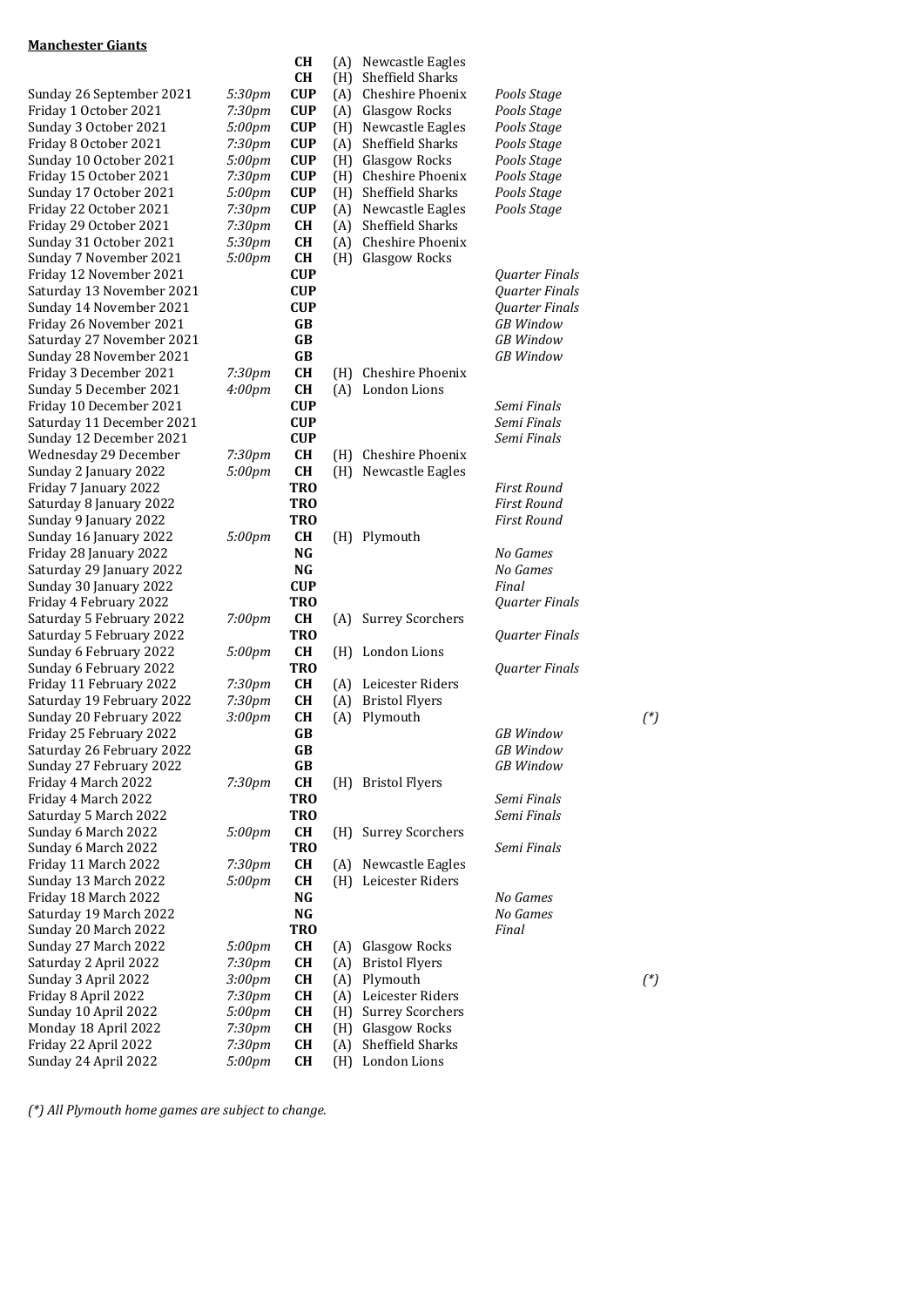|                           |                    | <b>CH</b>  | (H) | <b>Manchester Giants</b> |              |
|---------------------------|--------------------|------------|-----|--------------------------|--------------|
|                           |                    | <b>CUP</b> | (H) | Sheffield Sharks         | Pools        |
| Friday 24 September 2021  | 7:30pm             | <b>CUP</b> | (H) | <b>Glasgow Rocks</b>     | Pools        |
| Sunday 3 October 2021     | 5:00pm             | <b>CUP</b> | (A) | Manchester Giants        | Pools        |
| Friday 8 October 2021     | 7:30pm             | <b>CUP</b> | (H) | Cheshire Phoenix         | Pools        |
| Friday 15 October 2021    | 7:30pm             | <b>CUP</b> | (A) | Sheffield Sharks         | Pools        |
| Sunday 17 October 2021    | 5:00pm             | <b>CUP</b> | (A) | Glasgow Rocks            | <b>Pools</b> |
| Friday 22 October 2021    | 7:30pm             | <b>CUP</b> | (H) | Manchester Giants        | Pools        |
| Sunday 24 October 2021    | 5:30pm             | <b>CUP</b> | (A) | Cheshire Phoenix         | Pools        |
| Friday 29 October 2021    | 7:30pm             | <b>CH</b>  | (A) | Leicester Riders         |              |
| Sunday 31 October 2021    | 3:00pm             | CН         | (A) | Sheffield Sharks         |              |
| Friday 5 November 2021    | 7:30pm             | <b>CH</b>  | (H) | <b>Surrey Scorchers</b>  |              |
| Sunday 7 November 2021    | 3:00pm             | <b>CH</b>  | (A) | Plymouth                 |              |
| Friday 12 November 2021   |                    | <b>CUP</b> |     |                          | Quar         |
| Saturday 13 November 2021 |                    | <b>CUP</b> |     |                          | Quar         |
| Sunday 14 November 2021   |                    | <b>CUP</b> |     |                          | Quar         |
| Friday 26 November 2021   | 7:30pm             | <b>CH</b>  | (H) | Sheffield Sharks         |              |
| Friday 26 November 2021   |                    | GB         |     |                          | GB VI        |
| Saturday 27 November 2021 |                    | GB         |     |                          | GB V         |
| Sunday 28 November 2021   |                    | GB         |     |                          | GB VI        |
| Sunday 5 December 2021    | 5:30pm             | <b>CH</b>  | (A) | Cheshire Phoenix         |              |
| Friday 10 December 2021   |                    | <b>CUP</b> |     |                          | Semi         |
| Saturday 11 December 2021 |                    | <b>CUP</b> |     |                          | Semi         |
| Sunday 12 December 2021   |                    | <b>CUP</b> |     |                          | Semi         |
| Friday 17 December 2021   | 7:30pm             | <b>CH</b>  | (A) | Leicester Riders         |              |
| Tuesday 28 December 2021  | 7:30pm             | <b>CH</b>  | (H) | Cheshire Phoenix         |              |
| Sunday 2 January 2022     | 5:00pm             | CН         | (A) | Manchester Giants        |              |
| Friday 7 January 2022     |                    | <b>TRO</b> |     |                          | First        |
| Saturday 8 January 2022   |                    | <b>TRO</b> |     |                          | First        |
| Sunday 9 January 2022     |                    | <b>TRO</b> |     |                          | First        |
|                           |                    | CН         |     |                          |              |
| Friday 14 January 2022    | 7:30pm             | NG         | (H) | London Lions             | No G         |
| Friday 28 January 2022    |                    | NG         |     |                          | NoG          |
| Saturday 29 January 2022  |                    | <b>CUP</b> |     |                          |              |
| Sunday 30 January 2022    |                    |            |     |                          | Final        |
| Friday 4 February 2022    | 7:30pm             | CН         | (A) | Sheffield Sharks         |              |
| Friday 4 February 2022    |                    | <b>TRO</b> |     |                          | Quar         |
| Saturday 5 February 2022  |                    | <b>TRO</b> |     |                          | Quar         |
| Sunday 6 February 2022    |                    | <b>TRO</b> |     |                          | Quar         |
| Friday 11 February 2022   | 7:30 <sub>pm</sub> | CН         | (H) | <b>Surrey Scorchers</b>  |              |
| Friday 18 February 2022   | 7:30pm             | CН         | (H) | Glasgow Rocks            |              |
| Sunday 20 February 2022   | 4:00pm             | <b>CH</b>  | (A) | London Lions             |              |
| Friday 25 February 2022   |                    | GB         |     |                          | GB V         |
| Saturday 26 February 2022 |                    | GB         |     |                          | GB V         |
| Sunday 27 February 2022   |                    | GB         |     |                          | GB VI        |
| Friday 4 March 2022       | 7:30pm             | CH         | (H) | Plymouth                 |              |
| Friday 4 March 2022       |                    | <b>TRO</b> |     |                          | Semi         |
| Saturday 5 March 2022     |                    | <b>TRO</b> |     |                          | Semi         |
| Sunday 6 March 2022       |                    | <b>TRO</b> |     |                          | Semi         |
| Friday 11 March 2022      | 7:30pm             | CН         | (H) | Manchester Giants        |              |
| Friday 18 March 2022      |                    | NG         |     |                          | NoG          |
| Saturday 19 March 2022    |                    | NG         |     |                          | NoG          |
| Sunday 20 March 2022      |                    | <b>TRO</b> |     |                          | Final        |
| Wednesday 30 March 2022   | 7:30pm             | CН         | (A) | London Lions             |              |
| Friday 1 April 2022       | 7:30 <sub>pm</sub> | CН         | (H) | Leicester Riders         |              |
| Friday 8 April 2022       | 7:30pm             | <b>CH</b>  | (H) | Cheshire Phoenix         |              |
| Friday 15 April 2022      | 7:30pm             | CН         | (H) | <b>Bristol Flyers</b>    |              |
| Sunday 17 April 2022      | 2:00pm             | CН         | (A) | <b>Surrey Scorchers</b>  |              |
| Friday 22 April 2022      | 7:30pm             | <b>CH</b>  | (H) | Glasgow Rocks            |              |
| Sunday 24 April 2022      | 3:00 <sub>pm</sub> | CH         | (A) | Plymouth                 |              |
|                           |                    |            |     |                          |              |

| <u>Newcastle Eagles</u>                        |                                          |                                    |     |                                           |                            |          |          |
|------------------------------------------------|------------------------------------------|------------------------------------|-----|-------------------------------------------|----------------------------|----------|----------|
|                                                |                                          | <b>CH</b>                          | (H) | <b>Bristol Flyers</b>                     |                            |          |          |
|                                                |                                          | <b>CH</b>                          | (A) | <b>Bristol Flyers</b>                     |                            |          |          |
|                                                |                                          | <b>CH</b>                          | (A) | Glasgow Rocks                             |                            |          |          |
|                                                |                                          | <b>CH</b>                          | (H) | Manchester Giants                         |                            |          |          |
|                                                |                                          | <b>CUP</b>                         | (H) | Sheffield Sharks                          | Pools Stage                |          |          |
| Friday 24 September 2021                       | 7:30 <sub>pm</sub>                       | <b>CUP</b>                         | (H) | Glasgow Rocks                             | Pools Stage                |          |          |
| Sunday 3 October 2021<br>Friday 8 October 2021 | 5:00pm<br>7:30pm                         | <b>CUP</b><br><b>CUP</b>           | (A) | Manchester Giants<br>(H) Cheshire Phoenix | Pools Stage                |          |          |
| Friday 15 October 2021                         | 7:30pm                                   | <b>CUP</b>                         | (A) | Sheffield Sharks                          | Pools Stage<br>Pools Stage |          |          |
| Sunday 17 October 2021                         | 5:00pm                                   | <b>CUP</b>                         | (A) | Glasgow Rocks                             | Pools Stage                |          |          |
| Friday 22 October 2021                         | 7:30 <sub>pm</sub>                       | <b>CUP</b>                         | (H) | <b>Manchester Giants</b>                  | Pools Stage                |          |          |
| Sunday 24 October 2021                         | 5:30pm                                   | <b>CUP</b>                         | (A) | Cheshire Phoenix                          | Pools Stage                |          |          |
| Friday 29 October 2021                         | 7:30 <sub>pm</sub>                       | <b>CH</b>                          |     | (A) Leicester Riders                      |                            |          |          |
| Sunday 31 October 2021                         | 3:00 <sub>pm</sub>                       | <b>CH</b>                          | (A) | Sheffield Sharks                          |                            |          |          |
| Friday 5 November 2021                         | 7:30 <sub>pm</sub>                       | <b>CH</b>                          | (H) | <b>Surrey Scorchers</b>                   |                            |          |          |
| Sunday 7 November 2021                         | 3:00 <sub>pm</sub>                       | <b>CH</b>                          |     | (A) Plymouth                              |                            |          | $({}^*)$ |
| Friday 12 November 2021                        |                                          | <b>CUP</b>                         |     |                                           | Quarter Finals             |          |          |
| Saturday 13 November 2021                      |                                          | <b>CUP</b>                         |     |                                           | <b>Quarter Finals</b>      |          |          |
| Sunday 14 November 2021                        |                                          | <b>CUP</b>                         |     |                                           | Quarter Finals             |          |          |
| Friday 26 November 2021                        | 7:30 <sub>pm</sub>                       | <b>CH</b>                          | (H) | Sheffield Sharks                          |                            |          |          |
| Friday 26 November 2021                        |                                          | GB                                 |     |                                           | <b>GB</b> Window           |          |          |
| Saturday 27 November 2021                      |                                          | <b>GB</b>                          |     |                                           | <b>GB</b> Window           |          |          |
| Sunday 28 November 2021                        |                                          | GB                                 |     |                                           | <b>GB</b> Window           |          |          |
| Sunday 5 December 2021                         | 5:30pm                                   | <b>CH</b>                          | (A) | Cheshire Phoenix                          |                            |          |          |
| Friday 10 December 2021                        |                                          | <b>CUP</b>                         |     |                                           | Semi Finals                |          |          |
| Saturday 11 December 2021                      |                                          | <b>CUP</b>                         |     |                                           | Semi Finals                |          |          |
| Sunday 12 December 2021                        |                                          | <b>CUP</b>                         |     |                                           | Semi Finals                |          |          |
| Friday 17 December 2021                        | 7:30pm                                   | <b>CH</b>                          | (A) | Leicester Riders                          |                            |          |          |
| Tuesday 28 December 2021                       | 7:30 <sub>pm</sub>                       | <b>CH</b>                          |     | (H) Cheshire Phoenix                      |                            |          |          |
| Sunday 2 January 2022                          | 5:00pm                                   | <b>CH</b>                          | (A) | Manchester Giants                         |                            |          |          |
| Friday 7 January 2022                          |                                          | <b>TRO</b>                         |     |                                           | <b>First Round</b>         |          |          |
| Saturday 8 January 2022                        |                                          | <b>TRO</b>                         |     |                                           | <b>First Round</b>         |          |          |
| Sunday 9 January 2022                          |                                          | <b>TRO</b>                         |     |                                           | <b>First Round</b>         |          |          |
| Friday 14 January 2022                         | 7:30 <sub>pm</sub>                       | <b>CH</b>                          |     | (H) London Lions                          |                            |          |          |
| Friday 28 January 2022                         |                                          | <b>NG</b>                          |     |                                           | No Games                   |          |          |
| Saturday 29 January 2022                       |                                          | NG                                 |     |                                           | No Games                   |          |          |
| Sunday 30 January 2022                         |                                          | <b>CUP</b>                         |     |                                           | Final                      |          |          |
| Friday 4 February 2022                         | 7:30 <sub>pm</sub>                       | <b>CH</b>                          | (A) | Sheffield Sharks                          |                            |          |          |
| Friday 4 February 2022                         |                                          | <b>TRO</b>                         |     |                                           | Quarter Finals             |          |          |
| Saturday 5 February 2022                       |                                          | <b>TRO</b>                         |     |                                           | <b>Quarter Finals</b>      |          |          |
| Sunday 6 February 2022                         |                                          | <b>TRO</b>                         |     |                                           | Quarter Finals             |          |          |
| Friday 11 February 2022                        | 7:30pm                                   | <b>CH</b>                          |     | (H) Surrey Scorchers                      |                            |          |          |
| Friday 18 February 2022                        | 7:30 <sub>pm</sub>                       | <b>CH</b>                          |     | (H) Glasgow Rocks                         |                            |          |          |
| Sunday 20 February 2022                        | 4:00 <sub>pm</sub>                       | CH                                 | (A) | London Lions                              |                            |          |          |
| Friday 25 February 2022                        |                                          | GB                                 |     |                                           | <b>GB</b> Window           |          |          |
| Saturday 26 February 2022                      |                                          | GB                                 |     |                                           | <b>GB</b> Window           |          |          |
| Sunday 27 February 2022                        |                                          | $\bf GB$                           |     |                                           | <b>GB</b> Window           |          |          |
| Friday 4 March 2022                            | 7:30 <sub>pm</sub>                       | <b>CH</b>                          |     | (H) Plymouth                              |                            |          |          |
| Friday 4 March 2022                            |                                          | <b>TRO</b>                         |     |                                           | Semi Finals                |          |          |
| Saturday 5 March 2022                          |                                          | <b>TRO</b>                         |     |                                           | Semi Finals                |          |          |
| Sunday 6 March 2022                            |                                          | <b>TRO</b>                         |     |                                           | Semi Finals                |          |          |
| Friday 11 March 2022                           | 7:30 <sub>pm</sub>                       | <b>CH</b>                          |     | (H) Manchester Giants                     |                            |          |          |
| Friday 18 March 2022                           |                                          | $\mathbf{N}\mathbf{G}$<br>$\bf NG$ |     |                                           | No Games                   |          |          |
| Saturday 19 March 2022<br>Sunday 20 March 2022 |                                          | <b>TRO</b>                         |     |                                           | No Games<br>Final          |          |          |
|                                                |                                          |                                    |     |                                           |                            |          |          |
| Wednesday 30 March 2022<br>Friday 1 April 2022 | 7:30 <sub>pm</sub><br>7:30 <sub>pm</sub> | CH<br>CH                           |     | (A) London Lions<br>(H) Leicester Riders  |                            |          |          |
| Friday 8 April 2022                            | 7:30 <sub>pm</sub>                       | <b>CH</b>                          |     | (H) Cheshire Phoenix                      |                            |          |          |
| Friday 15 April 2022                           | 7:30 <sub>pm</sub>                       | CH                                 | (H) | <b>Bristol Flyers</b>                     |                            |          |          |
| Sunday 17 April 2022                           | 2:00 <sub>pm</sub>                       | CH                                 | (A) | <b>Surrey Scorchers</b>                   |                            |          |          |
| Friday 22 April 2022                           | 7:30 <sub>pm</sub>                       | CH                                 | (H) | Glasgow Rocks                             |                            |          |          |
| Sunday 24 April 2022                           | 3:00pm                                   | <b>CH</b>                          | (A) | Plymouth                                  |                            | $({}^*)$ |          |
|                                                |                                          |                                    |     |                                           |                            |          |          |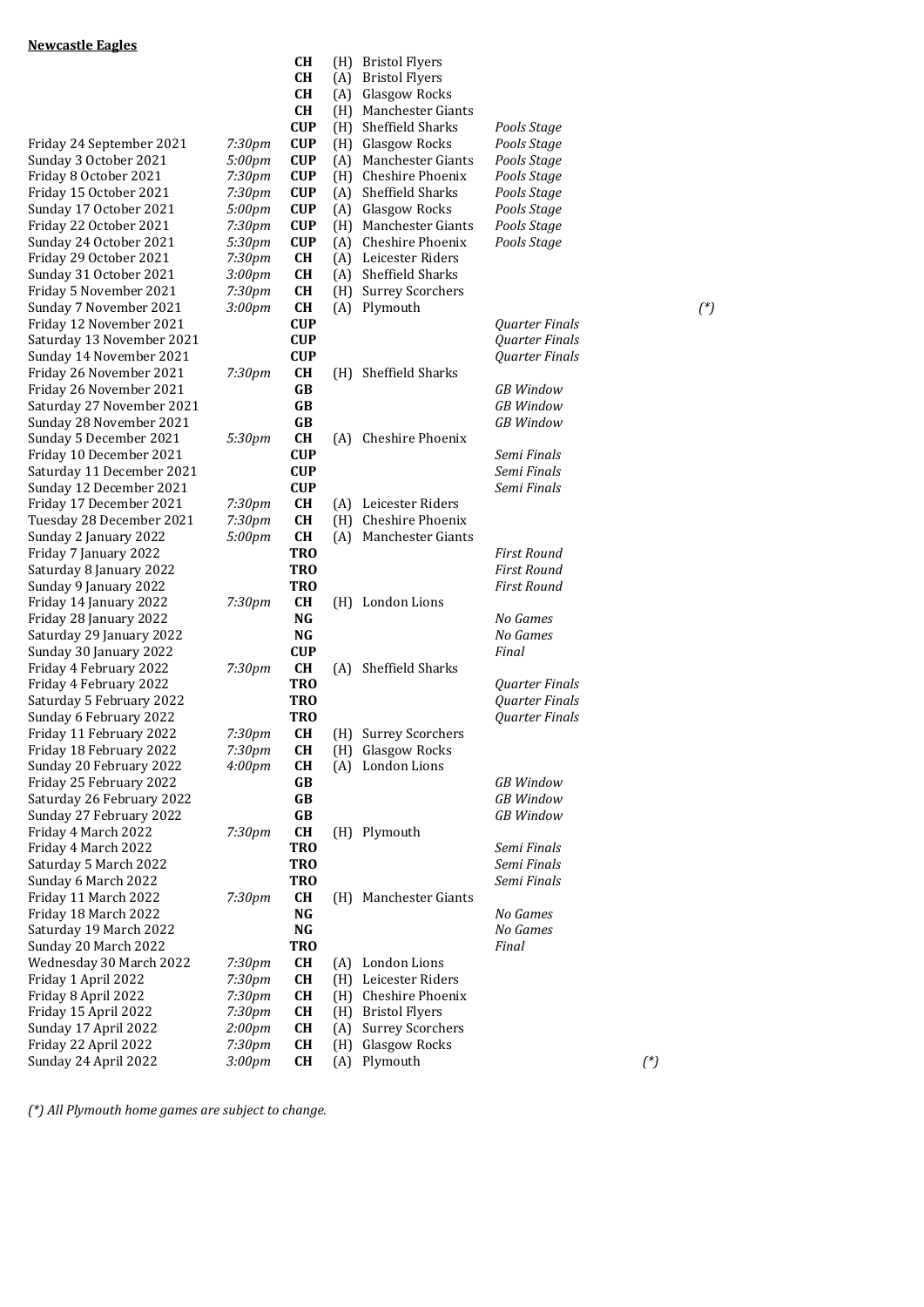## **Plymouth**

|                                                |                    | CH                      | (A) | <b>Bristol Flyers</b>    |                    |          |
|------------------------------------------------|--------------------|-------------------------|-----|--------------------------|--------------------|----------|
|                                                |                    | <b>CUP</b>              | (H) | <b>Bristol Flyers</b>    | Pools Stage        |          |
| Saturday 25 September 2021                     | 7:30pm             | <b>CUP</b>              | (A) | <b>Bristol Flyers</b>    | Pools Stage        |          |
| Sunday 26 September 2021                       | 4:00 <sub>pm</sub> | <b>CUP</b>              | (A) | London Lions             | Pools Stage        |          |
| Saturday 2 October 2021                        | 7:00pm             | <b>CUP</b>              | (A) | <b>Surrey Scorchers</b>  | Pools Stage        |          |
| Sunday 3 October 2021                          | 3:00pm             | <b>CUP</b>              | (H) | Leicester Riders         | Pools Stage        | $({}^*)$ |
| Sunday 10 October 2021                         | 3:00pm             | <b>CUP</b>              | (H) | <b>Surrey Scorchers</b>  | Pools Stage        | $({}^*)$ |
| Sunday 17 October 2021                         | 3:00 <sub>pm</sub> | <b>CUP</b>              | (H) | London Lions             | Pools Stage        | $({}^*)$ |
| Sunday 24 October 2021                         | 5:00pm             | <b>CUP</b>              | (A) | Leicester Riders         | Pools Stage        |          |
| Saturday 30 October 2021                       | 7:00pm             | CH                      | (A) | <b>Surrey Scorchers</b>  |                    |          |
| Sunday 31 October 2021                         | 3:00pm             | <b>CH</b>               | (H) | Leicester Riders         |                    | $(^*)$   |
| Friday 5 November 2021                         | 7:30 <sub>pm</sub> | <b>CH</b>               | (A) | London Lions             |                    |          |
| Sunday 7 November 2021                         | 3:00 <sub>pm</sub> | CH                      | (H) | Newcastle Eagles         |                    | $(^*)$   |
| Friday 12 November 2021                        |                    | <b>CUP</b>              |     |                          | Quarter Finals     |          |
| Saturday 13 November 2021                      |                    | <b>CUP</b>              |     |                          | Quarter Finals     |          |
| Sunday 14 November 2021                        |                    | <b>CUP</b>              |     |                          | Quarter Finals     |          |
| Sunday 21 November 2021                        | 5:00pm             | <b>CH</b>               | (A) | Glasgow Rocks            |                    |          |
| Friday 26 November 2021                        |                    | <b>GB</b>               |     |                          | <b>GB</b> Window   |          |
| Saturday 27 November 2021                      |                    | GB                      |     |                          | <b>GB</b> Window   |          |
| Sunday 28 November 2021                        |                    | <b>GB</b>               |     |                          | <b>GB</b> Window   |          |
| Friday 3 December 2021                         | 7:30pm             | CH                      | (A) | Sheffield Sharks         |                    |          |
| Friday 10 December 2021                        |                    | <b>CUP</b>              |     |                          | Semi Finals        |          |
| Saturday 11 December 2021                      |                    | <b>CUP</b>              |     |                          | Semi Finals        |          |
| Sunday 12 December 2021                        |                    | <b>CUP</b>              |     |                          | Semi Finals        |          |
| Sunday 19 December 2021                        | 5:30pm             | CH                      | (A) | Cheshire Phoenix         |                    |          |
| Monday 27 December 2021                        | 7:30pm             | <b>CH</b>               | (A) | Leicester Riders         |                    |          |
| Wednesday 29 December                          | 3:00pm             | CH                      | (H) | <b>Bristol Flyers</b>    |                    | $(^*)$   |
| Sunday 2 January 2022<br>Friday 7 January 2022 | 3:00 <sub>pm</sub> | <b>CH</b><br><b>TRO</b> | (H) | <b>Surrey Scorchers</b>  | <b>First Round</b> | $({}^*)$ |
| Saturday 8 January 2022                        |                    | <b>TRO</b>              |     |                          | <b>First Round</b> |          |
| Sunday 9 January 2022                          |                    | <b>TRO</b>              |     |                          | <b>First Round</b> |          |
| Friday 14 January 2022                         | 7:30pm             | CH                      | (H) | <b>Surrey Scorchers</b>  |                    | $(^*)$   |
| Sunday 16 January 2022                         | 5:00pm             | <b>CH</b>               | (A) | <b>Manchester Giants</b> |                    |          |
| Sunday 23 January 2022                         | 3:00 <sub>pm</sub> | <b>CH</b>               | (H) | Glasgow Rocks            |                    | $(^*)$   |
| Friday 28 January 2022                         |                    | <b>NG</b>               |     |                          | No Games           |          |
| Saturday 29 January 2022                       |                    | NG                      |     |                          | No Games           |          |
| Sunday 30 January 2022                         |                    | <b>CUP</b>              |     |                          | Final              |          |
| Friday 4 February 2022                         |                    | <b>TRO</b>              |     |                          | Quarter Finals     |          |
| Saturday 5 February 2022                       |                    | <b>TRO</b>              |     |                          | Quarter Finals     |          |
| Sunday 6 February 2022                         | 5:30pm             | <b>CH</b>               | (A) | Cheshire Phoenix         |                    |          |
| Sunday 6 February 2022                         |                    | <b>TRO</b>              |     |                          | Quarter Finals     |          |
| Friday 11 February 2022                        | 7:30pm             | <b>CH</b>               |     | (A) Bristol Flyers       |                    |          |
| Sunday 13 February 2022                        | 3:00pm             | <b>CH</b>               |     | (A) Sheffield Sharks     |                    |          |
| Sunday 20 February 2022                        | 3:00pm             | CH                      |     | (H) Manchester Giants    |                    | $(^*)$   |
| Friday 25 February 2022                        |                    | GB                      |     |                          | <b>GB</b> Window   |          |
| Saturday 26 February 2022                      |                    | GB                      |     |                          | <b>GB</b> Window   |          |
| Sunday 27 February 2022                        | 3:00pm             | CH                      |     | (H) London Lions         |                    | $({}^*)$ |
| Sunday 27 February 2022                        |                    | GB                      |     |                          | <b>GB</b> Window   |          |
| Friday 4 March 2022                            | 7:30pm             | CH                      | (A) | Newcastle Eagles         |                    |          |
| Friday 4 March 2022                            |                    | <b>TRO</b>              |     |                          | Semi Finals        |          |
| Saturday 5 March 2022                          |                    | <b>TRO</b>              |     |                          | Semi Finals        |          |
| Sunday 6 March 2022                            |                    | <b>TRO</b>              |     |                          | Semi Finals        |          |
| Sunday 13 March 2022                           | 5:00pm             | <b>CH</b>               | (A) | Glasgow Rocks            |                    |          |
| Friday 18 March 2022                           |                    | NG                      |     |                          | No Games           |          |
| Saturday 19 March 2022                         |                    | $\mathbf{N}\mathbf{G}$  |     |                          | No Games           |          |
| Sunday 20 March 2022                           |                    | <b>TRO</b>              |     |                          | Final              |          |
| Sunday 27 March 2022                           | 3:00 <sub>pm</sub> | <b>CH</b>               | (H) | Sheffield Sharks         |                    | $({}^*)$ |
| Sunday 3 April 2022                            | 3:00 <sub>pm</sub> | CH                      | (H) | Manchester Giants        |                    | $({}^*)$ |
| Friday 8 April 2022                            | 7:30pm             | CH                      | (H) | London Lions             |                    | $({}^*)$ |
| Sunday 17 April 2022                           | 3:00pm             | CH                      | (H) | Cheshire Phoenix         |                    | $({}^*)$ |
| Friday 22 April 2022                           | 7:30pm             | CH                      | (A) | Leicester Riders         |                    |          |
| Sunday 24 April 2022                           | 3:00 <sub>pm</sub> | CH                      | (H) | Newcastle Eagles         |                    | $({}^*)$ |
|                                                |                    |                         |     |                          |                    |          |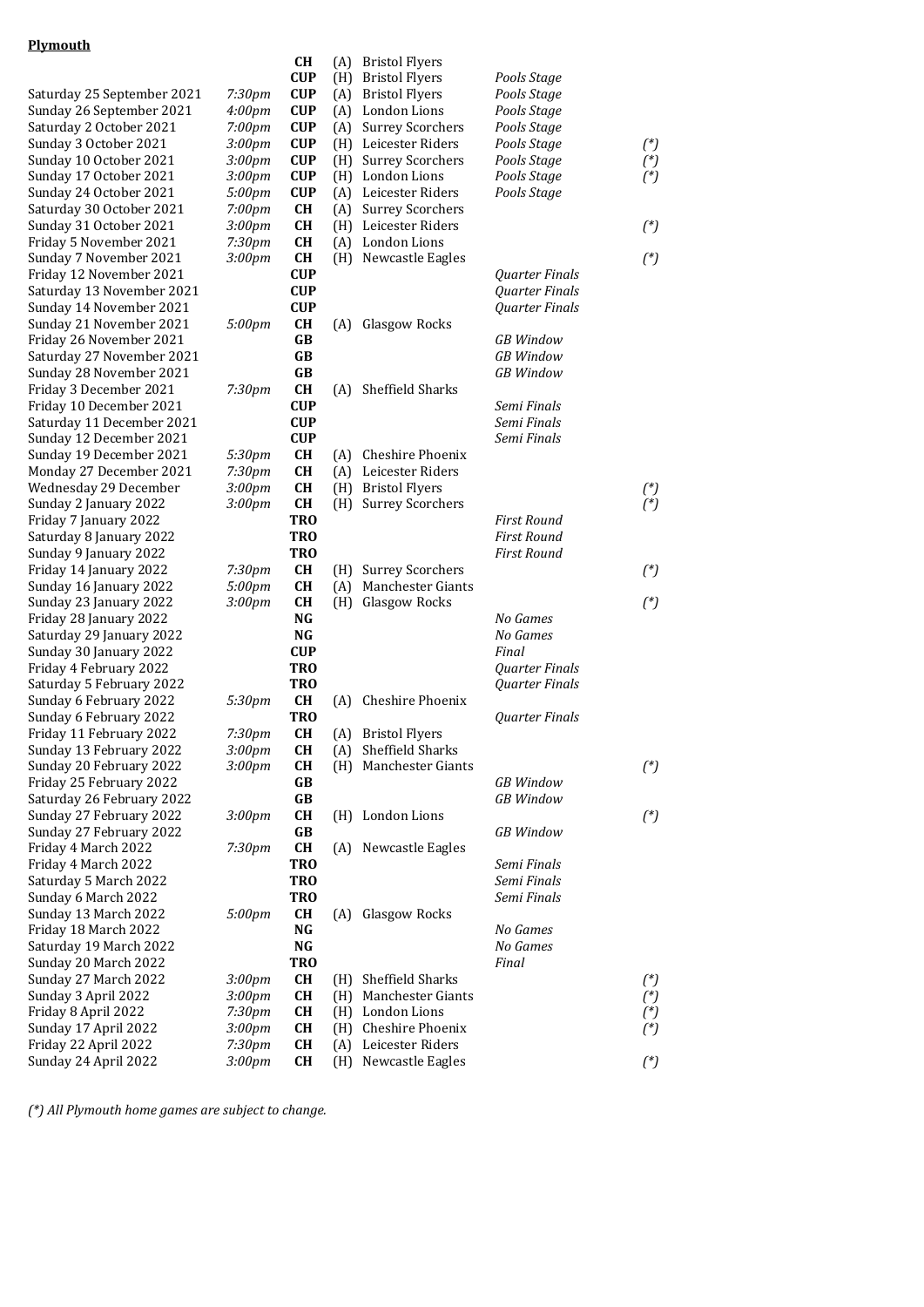## **Sheffield Sharks**

|                                                      |                    | CH                       |     | (A) Manchester Giants                           |                                      |          |
|------------------------------------------------------|--------------------|--------------------------|-----|-------------------------------------------------|--------------------------------------|----------|
|                                                      |                    | <b>CUP</b>               |     | (A) Newcastle Eagles                            | Pools Stage                          |          |
| Friday 24 September 2021                             | 7:30 <sub>pm</sub> | <b>CUP</b>               |     | (H) Cheshire Phoenix                            | Pools Stage                          |          |
| Sunday 26 September 2021                             | 5:00pm             | <b>CUP</b>               |     | (A) Glasgow Rocks                               | Pools Stage                          |          |
| Friday 8 October 2021                                | 7:30 <sub>pm</sub> | <b>CUP</b>               |     | (H) Manchester Giants                           | Pools Stage                          |          |
| Sunday 10 October 2021                               | 5:30pm             | <b>CUP</b>               |     | (A) Cheshire Phoenix                            | Pools Stage                          |          |
| Friday 15 October 2021                               | 7:30 <sub>pm</sub> | <b>CUP</b>               |     | (H) Newcastle Eagles                            | Pools Stage                          |          |
| Sunday 17 October 2021                               | 5:00pm             | <b>CUP</b>               | (A) | Manchester Giants                               | Pools Stage                          |          |
| Sunday 24 October 2021                               | 3:00pm             | <b>CUP</b>               |     | (H) Glasgow Rocks                               | Pools Stage                          |          |
| Friday 29 October 2021                               | 7:30pm             | <b>CH</b>                |     | (H) Manchester Giants                           |                                      |          |
| Sunday 31 October 2021                               | 3:00 <sub>pm</sub> | CH                       |     | (H) Newcastle Eagles                            |                                      |          |
| Friday 12 November 2021                              |                    | <b>CUP</b>               |     |                                                 | Quarter Finals                       |          |
| Saturday 13 November 2021                            |                    | <b>CUP</b>               |     |                                                 | Quarter Finals                       |          |
| Sunday 14 November 2021                              |                    | <b>CUP</b>               |     |                                                 | Quarter Finals                       |          |
| Sunday 21 November 2021                              | 5:30pm             | <b>CH</b>                | (A) | Cheshire Phoenix                                |                                      |          |
| Friday 26 November 2021                              | 7:30pm             | <b>CH</b>                |     | (A) Newcastle Eagles                            |                                      |          |
| Friday 26 November 2021                              |                    | GB                       |     |                                                 | <b>GB</b> Window                     |          |
| Saturday 27 November 2021                            |                    | <b>GB</b>                |     |                                                 | <b>GB</b> Window                     |          |
| Sunday 28 November 2021                              | 3:00 <sub>pm</sub> | CH                       |     | (H) Leicester Riders                            |                                      |          |
| Sunday 28 November 2021                              |                    | <b>GB</b>                |     |                                                 | <b>GB</b> Window                     |          |
| Friday 3 December 2021<br>Friday 10 December 2021    | 7:30pm             | CH                       |     | (H) Plymouth                                    | Semi Finals                          |          |
| Saturday 11 December 2021                            |                    | <b>CUP</b><br><b>CUP</b> |     |                                                 | Semi Finals                          |          |
| Sunday 12 December 2021                              |                    | <b>CUP</b>               |     |                                                 | Semi Finals                          |          |
| Sunday 19 December 2021                              | 4:00 <sub>pm</sub> | CH                       |     | (A) London Lions                                |                                      |          |
| Wednesday 29 December                                | 3:00pm             | CH                       |     | (A) Glasgow Rocks                               |                                      |          |
| Sunday 2 January 2022                                | 3:00pm             | CH                       |     | (H) Leicester Riders                            |                                      |          |
| Friday 7 January 2022                                |                    | <b>TRO</b>               |     |                                                 | <b>First Round</b>                   |          |
| Saturday 8 January 2022                              |                    | TRO                      |     |                                                 | <b>First Round</b>                   |          |
| Sunday 9 January 2022                                |                    | <b>TRO</b>               |     |                                                 | <b>First Round</b>                   |          |
| Friday 14 January 2022                               | 7:30pm             | <b>CH</b>                | (H) | Cheshire Phoenix                                |                                      |          |
| Friday 21 January 2022                               | 7:30 <sub>pm</sub> | CH                       |     | (H) Bristol Flyers                              |                                      |          |
| Sunday 23 January 2022                               | $2:00$ pm          | CH                       | (A) | <b>Surrey Scorchers</b>                         |                                      |          |
| Friday 28 January 2022                               |                    | NG                       |     |                                                 | No Games                             |          |
| Saturday 29 January 2022                             |                    | <b>NG</b>                |     |                                                 | No Games                             |          |
| Sunday 30 January 2022                               |                    | <b>CUP</b>               |     |                                                 | Final                                |          |
| Friday 4 February 2022                               | 7:30pm             | CH                       |     | (H) Newcastle Eagles                            |                                      |          |
| Friday 4 February 2022                               |                    | <b>TRO</b>               |     |                                                 | <b>Ouarter Finals</b>                |          |
| Saturday 5 February 2022                             |                    | <b>TRO</b>               |     |                                                 | Quarter Finals                       |          |
| Sunday 6 February 2022                               |                    | <b>TRO</b>               |     |                                                 | Quarter Finals                       |          |
| Friday 11 February 2022                              | 7:30pm             | CН                       | (H) | Glasgow Rocks                                   |                                      |          |
| Sunday 13 February 2022                              | 3:00pm             | <b>CH</b>                |     | (H) Plymouth                                    |                                      |          |
| Friday 18 February 2022                              | 7:30pm             | CH                       |     | (A) Leicester Riders                            |                                      |          |
| Sunday 20 February 2022                              | 5:30pm             | <b>CH</b>                |     | (A) Cheshire Phoenix<br><b>Surrey Scorchers</b> |                                      |          |
| Friday 25 February 2022                              | 7:30pm             | CH                       | (H) |                                                 |                                      |          |
| Friday 25 February 2022<br>Saturday 26 February 2022 |                    | GB<br>GB                 |     |                                                 | <b>GB</b> Window<br><b>GB</b> Window |          |
| Sunday 27 February 2022                              |                    | GB                       |     |                                                 | <b>GB</b> Window                     |          |
| Friday 4 March 2022                                  |                    | <b>TRO</b>               |     |                                                 | Semi Finals                          |          |
| Saturday 5 March 2022                                |                    | <b>TRO</b>               |     |                                                 | Semi Finals                          |          |
| Sunday 6 March 2022                                  |                    | <b>TRO</b>               |     |                                                 | Semi Finals                          |          |
| Friday 11 March 2022                                 | 7:30pm             | CH                       |     | (A) Bristol Flyers                              |                                      |          |
| Friday 18 March 2022                                 |                    | NG                       |     |                                                 | No Games                             |          |
| Saturday 19 March 2022                               |                    | $\bf NG$                 |     |                                                 | No Games                             |          |
| Sunday 20 March 2022                                 |                    | <b>TRO</b>               |     |                                                 | Final                                |          |
| Sunday 27 March 2022                                 | 3:00pm             | <b>CH</b>                | (A) | Plymouth                                        |                                      | $({}^*)$ |
| Sunday 3 April 2022                                  | 4:00 <sub>pm</sub> | CH                       |     | (A) London Lions                                |                                      |          |
| Friday 8 April 2022                                  | 7:30pm             | CH                       | (A) | <b>Bristol Flyers</b>                           |                                      |          |
| Friday 15 April 2022                                 | 7:30pm             | CH                       |     | (H) London Lions                                |                                      |          |
| Sunday 17 April 2022                                 | 3:00pm             | CH                       | (H) | Glasgow Rocks                                   |                                      |          |
| Friday 22 April 2022                                 | 7:30pm             | CH                       | (H) | <b>Manchester Giants</b>                        |                                      |          |
| Sunday 24 April 2022                                 | 2:00 <sub>pm</sub> | CH                       | (A) | <b>Surrey Scorchers</b>                         |                                      |          |